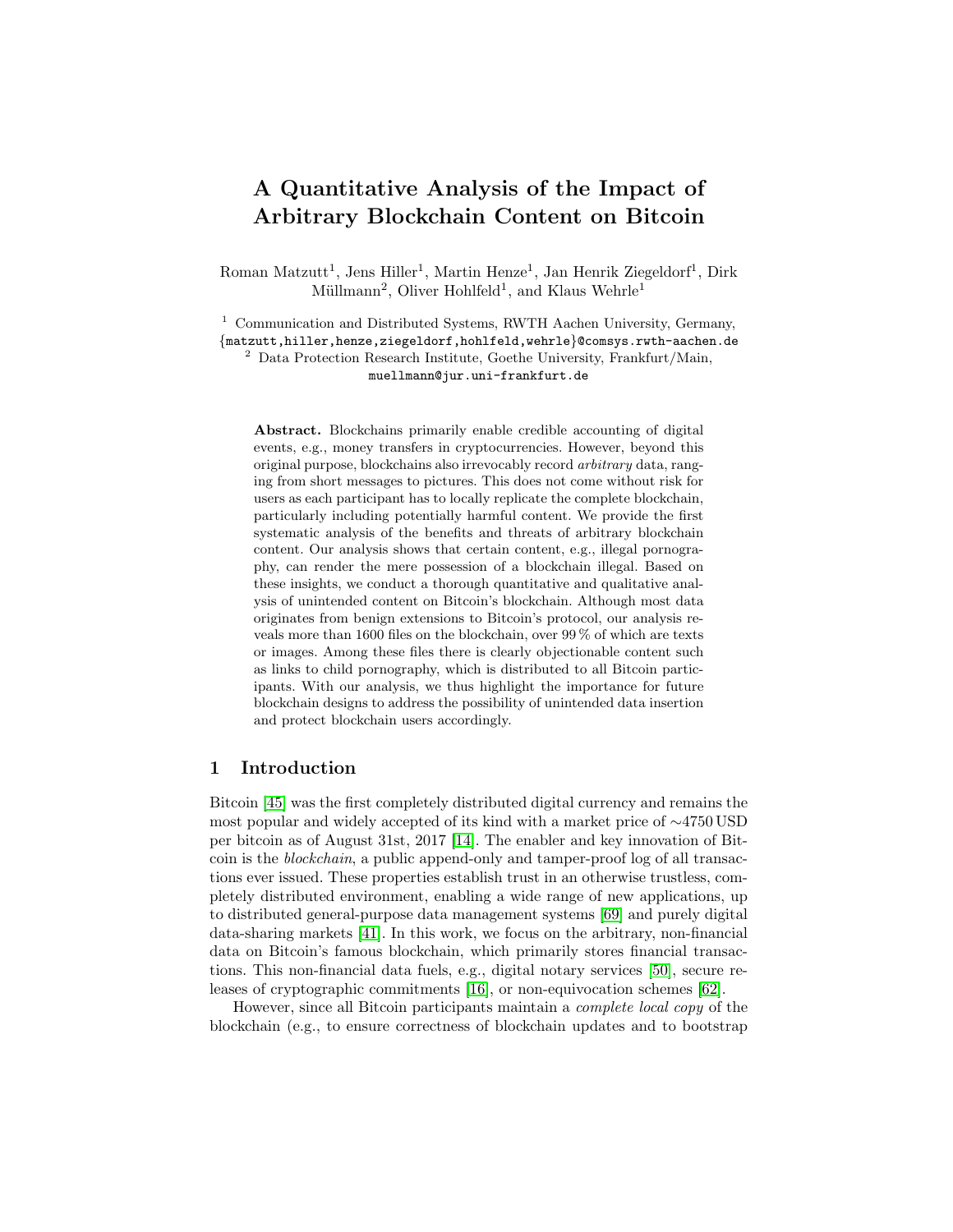new users), these desired and vital features put all users at risk when objectionable content is irrevocably stored on the blockchain. This risk potential is exemplified by the (mis)use of Bitcoin's blockchain as an anonymous and irrevocable content store [\[40,](#page-16-3)[56](#page-17-2)[,35\]](#page-16-4). In this paper, we systematically analyse non-financial content on Bitcoin's blockchain. While most of this content is harmless, there is also content to be considered objectionable in many jurisdictions, e.g., the depiction of nudity of a young woman or hundreds of links to child pornography. As a result, it could become illegal (or even already is today) to possess the blockchain, which is required to participate in Bitcoin. Hence, objectionable content can jeopardize the currently popular multi-billion dollar blockchain systems.

These observations raise the question whether or not unintended content is ultimately beneficial or destructive for blockchain-based systems. To address this question, we provide the first comprehensive and systematic study of unintended content on Bitcoin's blockchain. We first survey and explain methods to store arbitrary, non-financial content on Bitcoin's blockchain and discuss potential benefits as well as threats, most notably w.r.t. content considered illegal in different jurisdictions. Subsequently and in contrast to related work [\[56,](#page-17-2)[40,](#page-16-3)[12\]](#page-15-2), we *quantify and discuss* unintended blockchain content w.r.t. the wide range of insertion methods. We believe that objectionable blockchain content is a pressuring issue despite potential benefits and hope to stimulate research to mitigate the resulting risks for novel as well as existing systems such as Bitcoin.

This paper is organized as follows. We survey methods to insert arbitrary data into Bitcoin's blockchain in Section [2](#page-1-0) and discuss their benefits and risks in Section [3.](#page-4-0) In Section [4,](#page-7-0) we systematically analyze non-financial content in Bitcoin's blockchain and assess resulting consequences. We discuss related work in Section [5](#page-13-0) and conclude this paper in Section [6.](#page-14-0)

#### <span id="page-1-0"></span>2 Data Insertion Methods for Bitcoin

Beyond intended recording of financial transactions, Bitcoin's blockchain also allows for injection of non-financial data, either short messages via special transaction types or even complete files by encoding arbitrary data as standard transactions. We first briefly introduce Bitcoin transactions and subsequently survey methods available to store arbitrary content on the blockchain via transactions.

Bitcoin transactions transfer funds between a payer (sender) and a payee (receiver), who are identified by public-private key pairs. Payers announce their transactions to the Bitcoin network. The miners then publish these transactions in new *blocks* using their computational power in exchange for a fee. These fees vary, but averaged at 215 satoshi per Byte during August 2017 [\[4\]](#page-14-1) (1 satoshi =  $10^{-8}$  bitcoin). Each transaction consists of several *input scripts*, which unlock funds of previous transactions, and of several *output scripts*, which specify who receives these funds. To unlock funds, input scripts contain a signature for the previous transaction generated by the owner of the funds. To prevent malicious scripts from causing excessive transaction verification overheads, Bitcoin uses transaction script templates and expects peers to discard non-compliant scripts.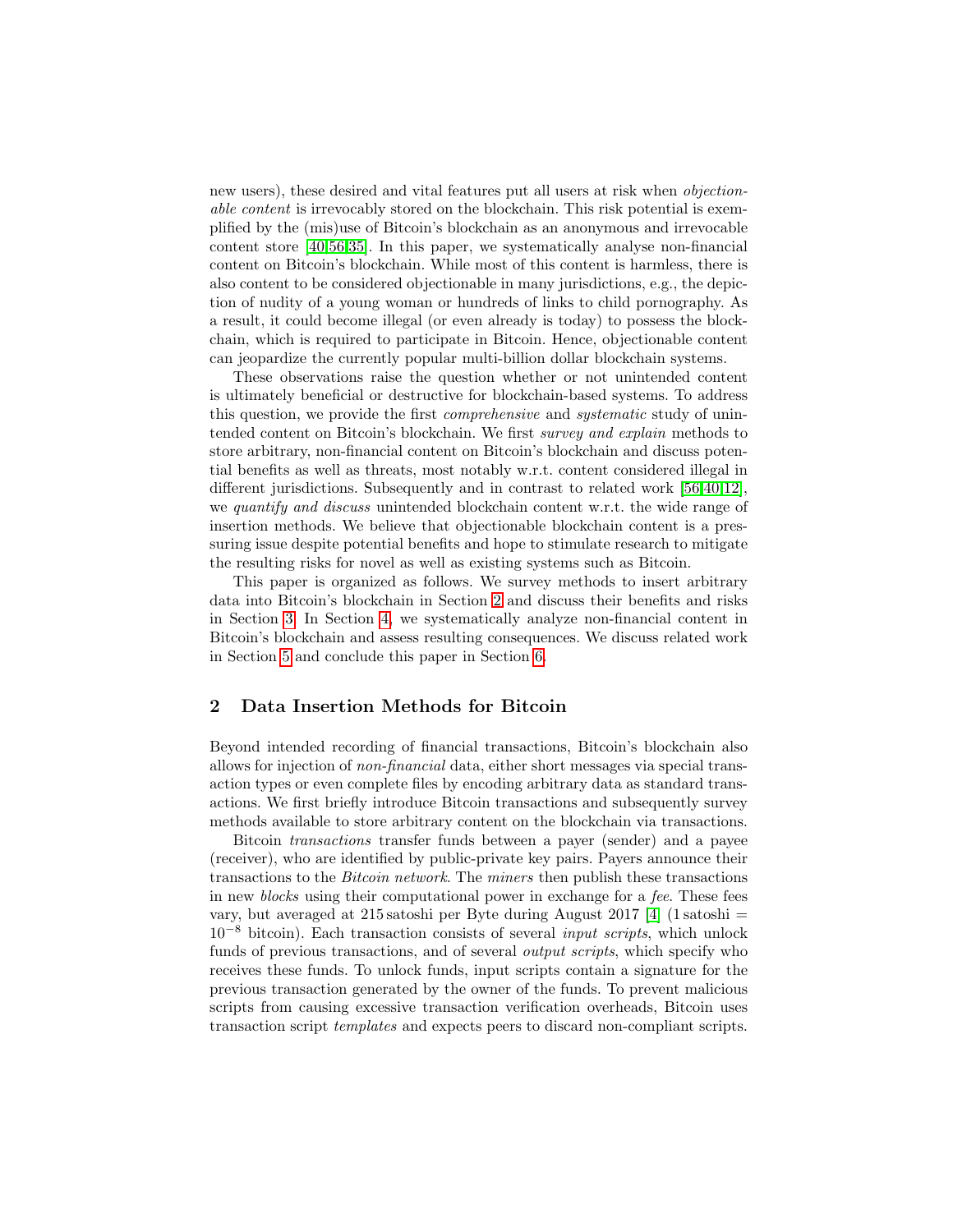<span id="page-2-0"></span>

Fig. 1: Bitcoin data insertion methods (italics show content insertion services)

Table 1: Payload, costs, and efficiency of low-level data insertion methods

Figure [1](#page-2-0) shows the insertion methods for non-financial data we identified in Bitcoin. We distinguish low-level data insertion methods inserting small data chunks and content insertion services, which systematically utilize the low-level methods to insert larger chunks of data. In the following, we refer to non-financial blockchain data as content if it has a self-contained structure, e.g., a file or readable text, or as data otherwise, e.g., fragments inserted via a low-level method.

#### <span id="page-2-1"></span>2.1 Low-level Data Insertion Methods

We first survey the efficiency of the low-level data insertion methods w.r.t. to in-sertable payload and costs per transaction (Table [1\)](#page-2-0). To this end, we first explain our comparison methodology, before we detail i) intended data insertion methods (OP RETURN and coinbase), ii) utilization of non-standard transactions, and iii) manipulation of standard transactions to insert arbitrary data.

**Comparison Methodology.** We measure the *payload per transaction*  $(PyT)$ , i.e., the number of non-financial Bytes that can be added to a single standardsized transaction ( $\leq 100000$ B). Costs are given as the minimum and maximum costs per Byte (CpB) for the longest data chunk a transaction can hold, and for inserting 1 B. Costs are inflicted by paying transaction fees and possibly burning currency (at least 546 satoshi per output script), i.e., making it unspendable. For our cost analysis we assume Bitcoin's market price of 4748.25 USD as of August 31st, 2017 [\[14\]](#page-15-0) and the average fees of 215 satoshi per Byte as of August 2017 [\[4\]](#page-14-1). Note that high variation of market price and fees results in frequent changes of presented absolute costs per Byte. Finally, we rate the overall efficiency of an approach w.r.t. insertion of arbitrary-length content. Intuitively, a method is efficient if it allows for easy insertion of large payloads at low costs.

OP RETURN. This special transaction template allows attaching one small data chunk to a transaction and thus provides a controlled channel to annotate transactions without negative side effects. E.g., in typical implementations peers increase performance by caching spendable transaction outputs and OP RETURN outputs can safely be excluded from this cache. However, data chunk sizes are limited to 80 B per transaction.

Coinbase. In Bitcoin, each block contains exactly one coinbase transaction, which introduces new currency into the system to incentivize miners to dedi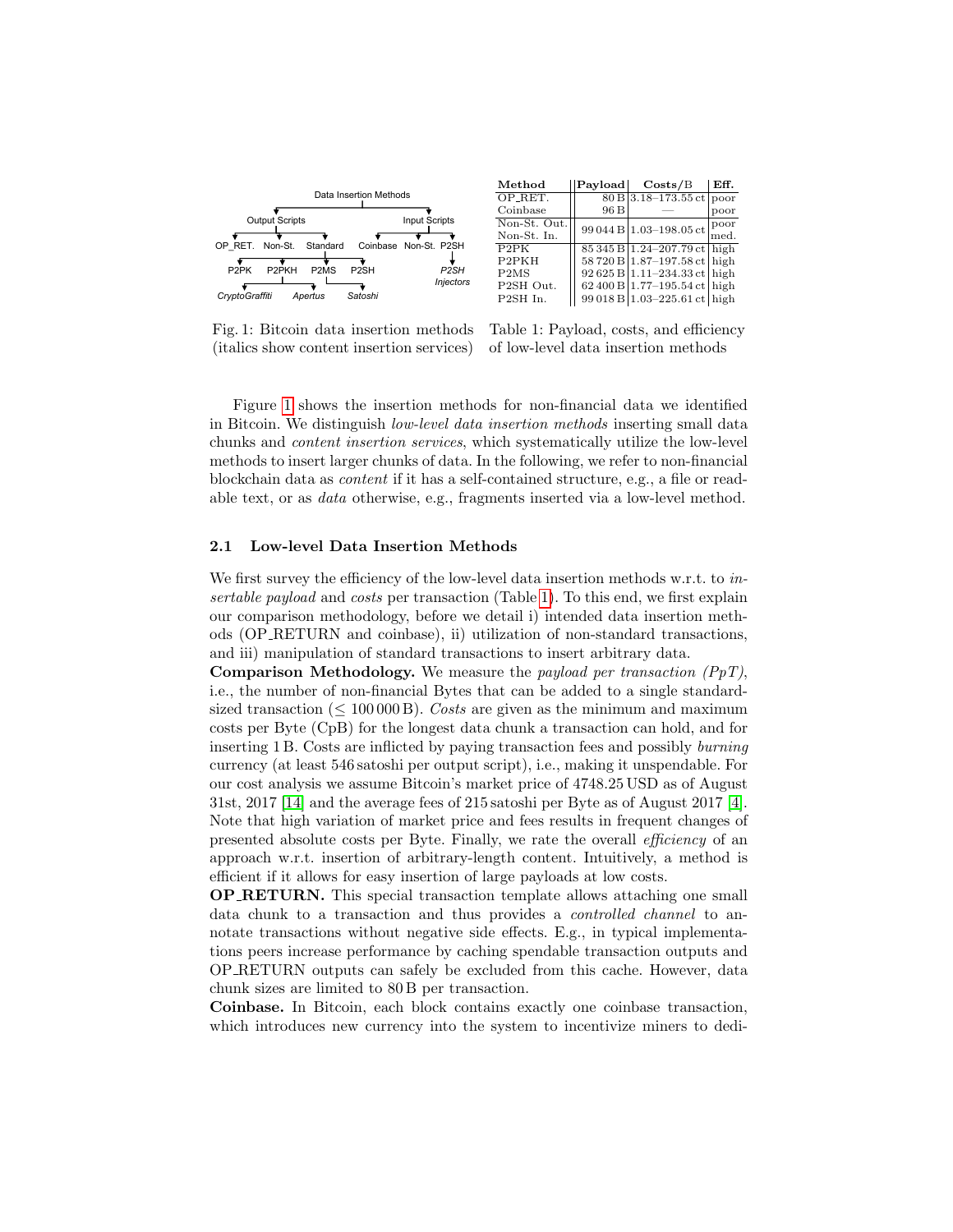cate their computational power to maintain the blockchain. The input script of coinbase transactions is up to 100 B long and consists of a variable-length field encoding the new block's position in the blockchain [\[9\]](#page-15-3). Stating a larger size than the overall script length allows placing arbitrary data in the resulting gap. This method is inefficient as only active miners can insert only small data chunks.

Non-standard Transactions. Transactions can deviate from the approved transaction templates [\[48\]](#page-16-5) via their output scripts as well as input scripts. In theory, such transactions can carry arbitrarily encoded data chunks. Transactions using non-standard output scripts can carry up to 96.72 KiB at comparably low costs. However, they are inefficient as miners ignore them with high probability. Yet, non-standard output scripts occasionally enter the blockchain if miners in-sufficiently check them (cf. Section [4.2\)](#page-8-0). Contrarily, non-standard *input* scripts are only required to match their respective output script. Hence, input scripts can be altered to carry arbitrary data if their semantics are not changed, e.g., by using dead conditional branches. This makes non-standard input scripts slightly better suited for large-scale content insertion than non-standard output scripts. Standard Financial Transactions. Even standard financial transactions can be (mis)used to insert data using mutable values of output scripts. There are four approved templates for standard financial transactions: Pay to public-key (P2PK) and pay to public-key hash (P2PKH) transactions send currency to a dedicated receiver, identified by an address derived from her private key, which is required to spend any funds received [\[48\]](#page-16-5). Similarly, multi-signature (P2MS) transactions require  $m$  out of  $n$  private keys to authorize payments. Pay to script hash (P2SH) transactions refer to a *script* instead of keys to enable complex spending conditions [\[48\]](#page-16-5), e.g., to replace P2MS [\[10\]](#page-15-4). The respective public keys (P2PK, P2MS) and script hash values (P2PKH, P2SH) can be replaced with arbitrary data as Bitcoin peers can not verify their correctness before they are referenced by a subsequent input script. While this method can store large amounts of content, it involves significant costs: In addition to transaction fees, the user must burn bitcoins as she replaces valid receiver identifiers with arbitrary data (i.e., invalid receiver identities), making the output unspendable. Using multiple outputs enables PpTs ranging from 57.34 KiB (P2PKH) to 96.70 KiB (P2SH inputs) at CpBs from 1.03 ct to 1.87 ct. As they behave similarly w.r.t. data insertion, we collectively refer to all standard financial transactions as P2X in the following. P2SH scripts also allow for efficient data insertion into input scripts as P2SH input scripts are published with their redeem script. Due to miners' verification of P2SH transactions, transaction are not discarded if the redeem script is not template-compliant (but the overall P2SH transaction is).

We now survey different services that systematically leverage the discussed data insertion methods to add larger amounts of content to the blockchain.

#### <span id="page-3-0"></span>2.2 Content Insertion Services

Content insertion services rely on the low-level data insertion methods to add content, i.e., files such as documents or images, to the blockchain. We identify four conceptually different content insertion services and present their protocols.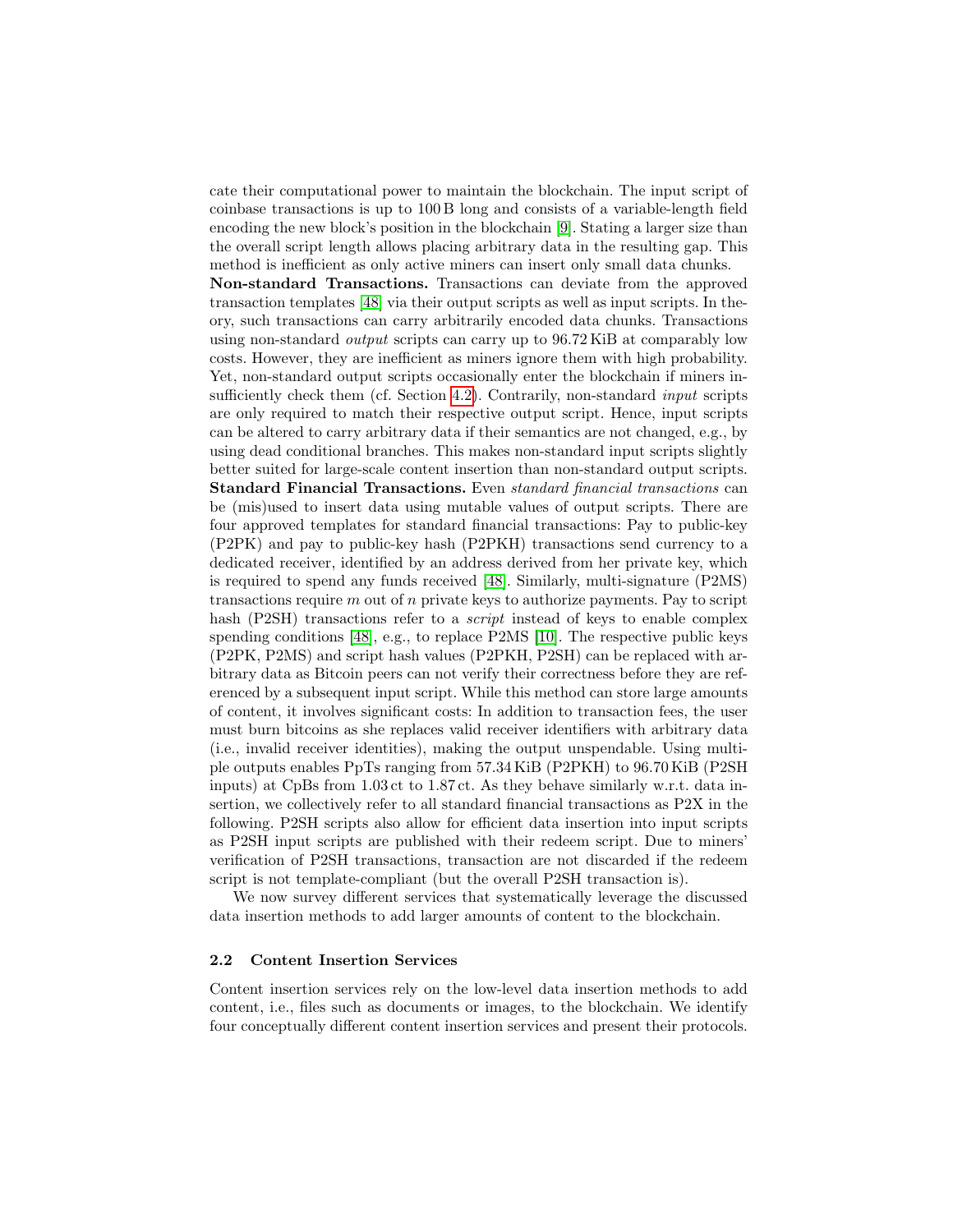CryptoGraffiti. This web-based service [\[30\]](#page-15-5) reads and writes messages and files from and to Bitcoin's blockchain. It adds content via multiple P2PKH output scripts within a single transaction, storing up to 60 KiB of content. To retrieve previously added content, CryptoGraffiti scans for transactions that either consist of at least 90 % printable characters or contain an image file.

Satoshi Uploader. The Satoshi Uploader [\[56\]](#page-17-2) inserts content using a single transaction with multiple P2X outputs. The inserted data is stored together with a length field and a CRC32 checksum to ease decoding of the content.

P2SH Injectors. Several services [\[35\]](#page-16-4) insert content via slightly varying P2SH input scripts. They store chunks of a file in P2SH input scripts. To ensure file integrity, the P2SH redeem scripts contain and verify hash values of each chunk. Apertus. This service [\[29\]](#page-15-6) allows fragmenting content over multiple transactions using an arbitrary number of P2PKH output scripts. Subsequently, these fragments are referenced in an archive stored on the blockchain, which is used to retrieve and reassemble the fragments. The chosen encoding optionally allows augmenting content with a comment, file name, or digital signature.

To conclude, Bitcoin offers various options to insert arbitrary, non-financial data. These options range from small-scale data insertion methods exclusive to active miners to services that allow any user to store files of arbitrary length. This wide spectrum of options for data insertion raises the question which benefits and risks arise from storing content on Bitcoin's blockchain.

#### <span id="page-4-0"></span>3 Benefits and Risks of Arbitrary Blockchain Content

Bitcoin's design includes several methods to insert arbitrary, non-financial data into its blockchain in both intended and unintended ways. In this section, we discuss potential benefits of engraving arbitrary data into Bitcoin's blockchain as well as risks of (mis)using these channels for content insertion.

# <span id="page-4-1"></span>3.1 Benefits of Arbitrary Blockchain Content

Besides the manipulation of standard financial transactions, Bitcoin offers coinbase and OP RETURN transactions as explicit channels to irrevocably insert small chunks of non-financial data into its blockchain (cf. Section [2\)](#page-1-0). As we discuss in the following, each insertion method has distinguishing benefits:

OP RETURN. Augmenting transactions with short pieces of arbitrary data is beneficial for a wide area of applications [\[40,](#page-16-3)[12](#page-15-2)[,62\]](#page-17-1). Different services use OP RETURN to link non-financial assets, e.g., vouchers, to Bitcoin's blockchain [\[40](#page-16-3)[,12\]](#page-15-2), to attest the existence of digital documents at a certain point of time as a digital notary service [\[58,](#page-17-3)[50](#page-16-2)[,12\]](#page-15-2), to realize distributed digital rights management [\[70,](#page-17-4)[12\]](#page-15-2), or to create non-equivocation logs [\[62](#page-17-1)[,8\]](#page-14-2).

Coinbase. Coinbase transactions differ from OP RETURN as only miners, who dedicate significant computational resources to maintain the blockchain, can use them to add extra chunks of data to their newly mined blocks. Beyond advertisements or short text messages [\[40\]](#page-16-3), coinbase transactions can aid the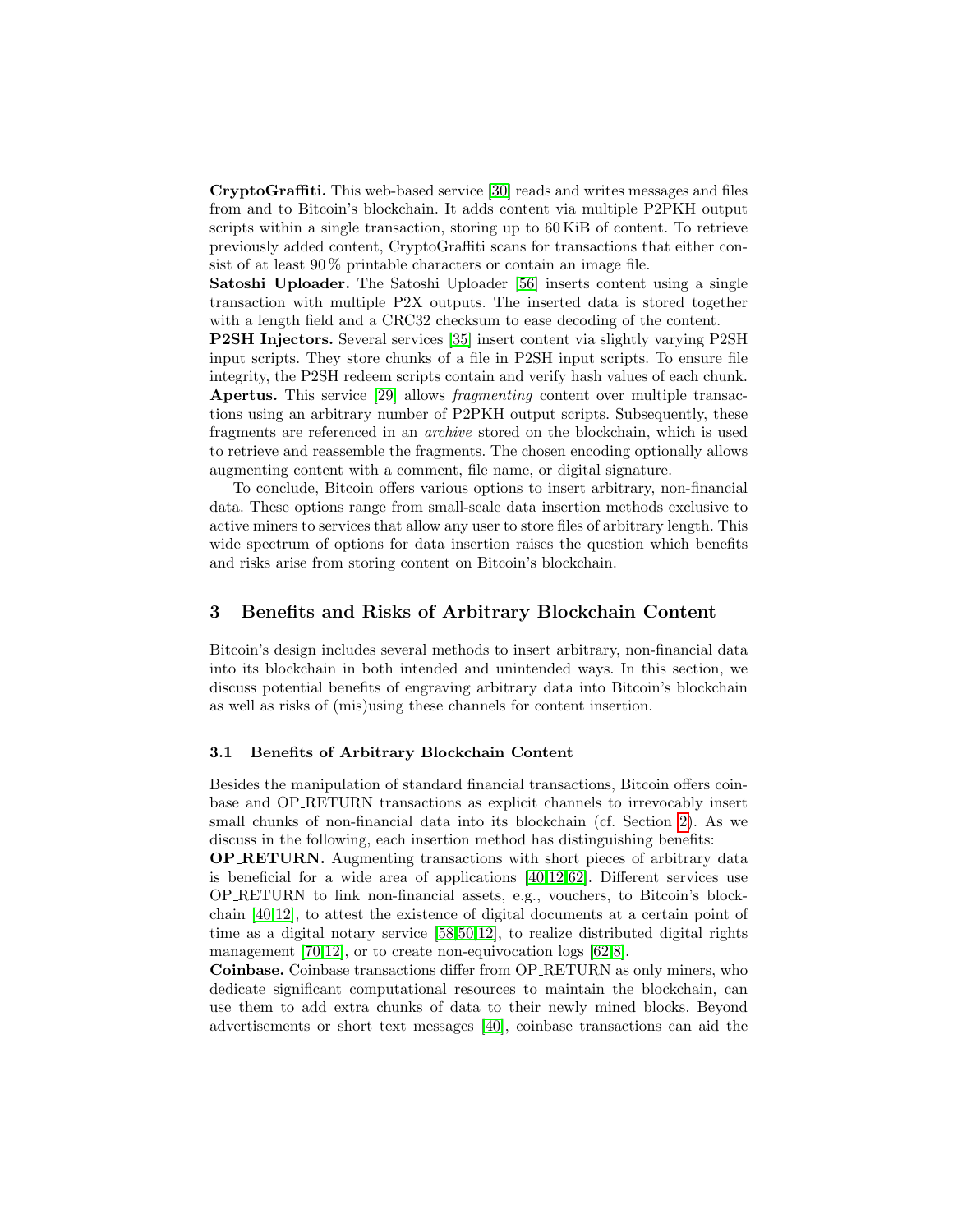mining process. Adding random bytes to the coinbase transactions allows miners to increase entropy when repeatedly testing random nonces to solve the proofof-work puzzle [\[48\]](#page-16-5). Furthermore, adding identifiable voting flags to transactions enables miners to vote on proposed features, e.g., the adoption of P2SH [\[10\]](#page-15-4).

Large-scale Data Insertion. Engraving large amounts of data into the blockchain creates a long-term non-manipulable file storage. This enables, e.g., the archiving of historical data or censorship-resistant publication, which helps protecting whistleblowers or critical journalists [\[66\]](#page-17-5). However, their content is replicated to all users, who do not have a choice to reject storing it.

Hence, non-financial data on the blockchain enables new applications that leverage Bitcoin's security guarantees. In the following, we discuss threats of forcing honest users to download copies of all blockchain content.

#### <span id="page-5-0"></span>3.2 Risks of Arbitrary Blockchain Content

Despite potential benefits of data in the blockchain, insertion of objectionable content can put all participants of the Bitcoin network at risk [\[43,](#page-16-6)[11,](#page-15-7)[40\]](#page-16-3), as such unwanted content is unchangeable and locally replicated by each peer of the Bitcoin network as benign data. To underpin this threat, we first derive an extensive catalog of content that poses high risks if possessed by individuals and subsequently argue that objectionable blockchain content is able to harm honest users. In the following, we identify five categories of objectionable content:

Copyright Violations. With the advent of file-sharing networks, pirated data has become a huge challenge for copyright holders. To tackle this problem, copyright holders predominantly target users that actively distribute pirated data. E.g., German law firms sue users who distribute copyright-protected content via file-sharing networks for fines on behalf of the copyright holders [\[28\]](#page-15-8). In recent years, prosecutors also convicted downloaders of pirated data. For instance, France temporarily suspended users' Internet access and subsequently switched to issuing high fines [\[36\]](#page-16-7). As users distribute their blockchain copy to new peers, copyright-protected material on the blockchain can thus provoke legal disputes about copyright infringement.

Malware. Another threat is to download malware [\[20,](#page-15-9)[42\]](#page-16-8), which could potentially be spread via blockchains [\[31\]](#page-15-10). Malware has serious consequences as it can destroy sensitive documents, make devices inoperable, or cause financial losses [\[34\]](#page-16-9). Furthermore, blockchain malware can irritate users as it causes antivirus software to deny access to important blockchain files. E.g., Microsoft's antivirus software detected a non-functional virus signature from 1987 on the blockchain, which had to be fixed manually [\[68\]](#page-17-6).

Privacy Violations. By disclosing sensitive personal data, individuals can harm their own privacy and that of others. This threat peaks when individuals deliberately violate the privacy of others, e.g., by blackmailing victims under the threat of disclosing sensitive data about them on the blockchain. Real-world manifestations of these threats are well-known, e.g., non-consensually releasing private nude photos or videos [\[54\]](#page-17-7) or fully disclosing an individual's identity to the public with malicious intents [\[21\]](#page-15-11). Jurisdictions such as the whole European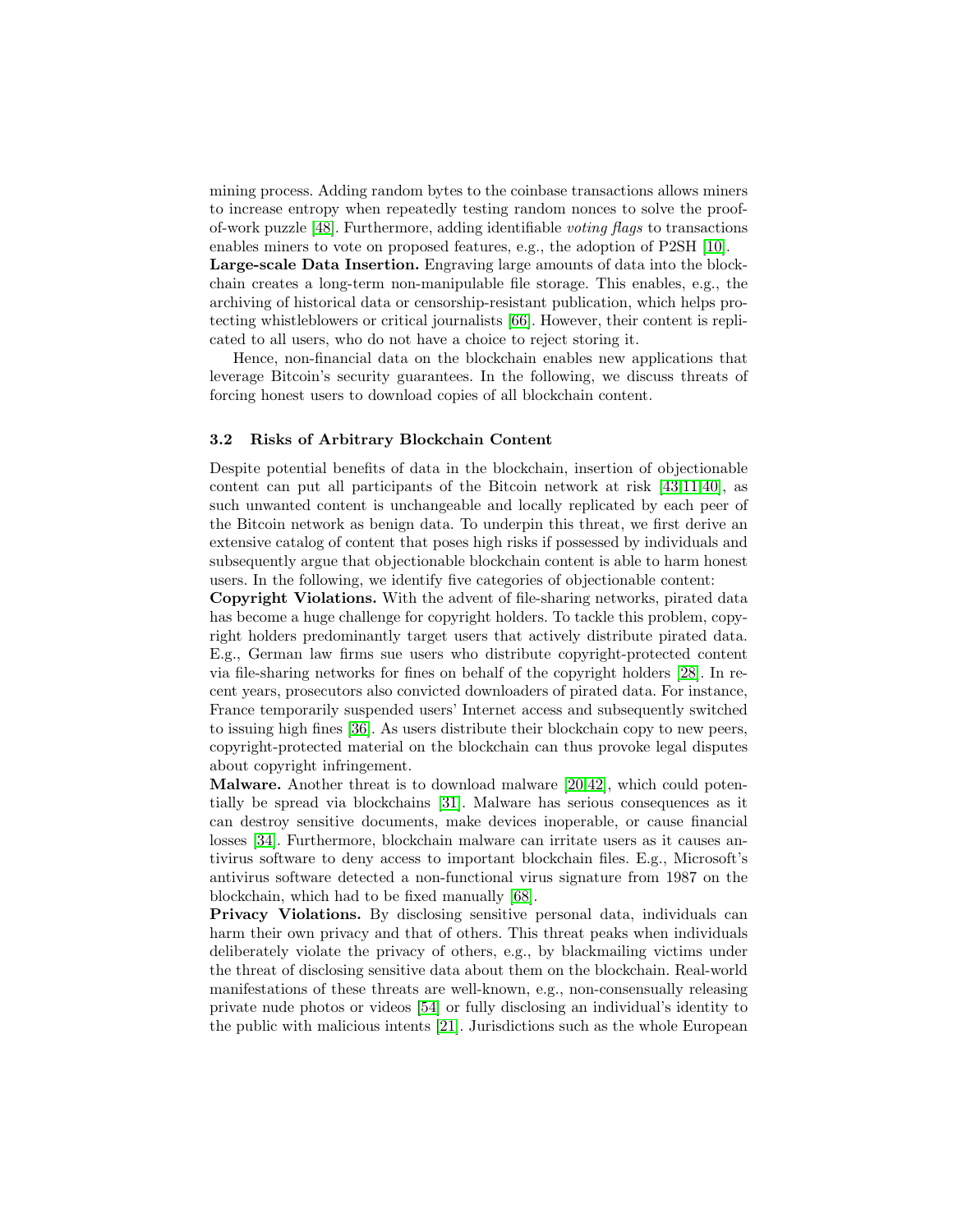Union begin to actively prosecute the unauthorized disclosure and forwarding of private information in social networks to counter this novel threat [\[5\]](#page-14-3).

Politically Sensitive Content. Governments have concerns regarding the leakage of classified information such as state secrets or information that otherwise harms national security, e.g., propaganda. Although whistleblowers reveal nuisances such as corruption, they force all blockchain users to keep a copy of leaked material. Depending on the jurisdiction, the intentional disclosure or the mere possession of such content may be illegal. While, e.g., the US government usually tends to prosecute intentional theft or disclosure of state secrets [\[63\]](#page-17-8), in China the mere possession of state secrets can result in longtime prison sentences [\[49\]](#page-16-10). Furthermore, China's definition of state secrets is vague [\[49\]](#page-16-10) and covers, e.g., "activities for safeguarding state security" [\[60\]](#page-17-9). Such vague allegations w.r.t. state secrets have been applied to critical news in the past [\[18,](#page-15-12)[24\]](#page-15-13).

Illegal and Condemned Content. Some categories of content are virtually universally condemned and prosecuted. Most notably, possession of child pornography is illegal at least in the 112 countries [\[64\]](#page-17-10) that ratified an optional protocol to the Convention on the Rights of the Child [\[65\]](#page-17-11). Religious content such as certain symbols, prayers, or sacred texts can be objectionable in extremely religious countries that forbid other religions and under oppressive regimes that forbid religion in general. As an example, possession of items associated with an objected religion, e.g., Bibles in Islamist countries, or blasphemy have proven risky and were sometimes even punished by death [\[13,](#page-15-14)[38\]](#page-16-11).

In conclusion, a wide range of objectionable content can cause direct harm if possessed by users. In contrast to systems such as social media platforms, file-sharing networks, or online storage systems, such content can be stored on blockchains anonymously and irrevocably. Since all blockchain data is downloaded and persistently stored by users, they are liable for any objectionable content added to the blockchain by others. Consequently, it would be illegal to participate in a blockchain-based systems as soon as it contains illegal content.

While this risk has previously been acknowledged [\[43\]](#page-16-6), definitive answers require court rulings yet to come. However, considering legal texts we anticipate a high potential for illegal blockchain content to jeopardize blockchain-based system such as Bitcoin in the future. Our belief stems from the fact that, w.r.t. child pornography as an extreme case of illegal content, legal texts from countries such as the USA [\[47\]](#page-16-12), England [\[3\]](#page-14-4), Ireland [\[32\]](#page-16-13) deem all data illegal that can be converted into a visual representation of illegal content. As we stated in Section [2,](#page-1-0) it is easily possible to locate and reassemble such content on the blockchain. Hence, even though convertibility usually covers creating a visual representation by, e.g., decoding an image file, we expect that the term can be interpreted to include blockchain data in the future. For instance, this is already covered implicitly by German law, as a person is culpable for possession of illegal content if she knowingly possesses an accessible document holding said content [\[2\]](#page-14-5). It is critical here that German law perceives the hard disk holding the blockchain as an document [\[1\]](#page-14-6) and that users can easily reassemble any illegal content within the blockchain. Furthermore, users can be assumed to knowingly maintain control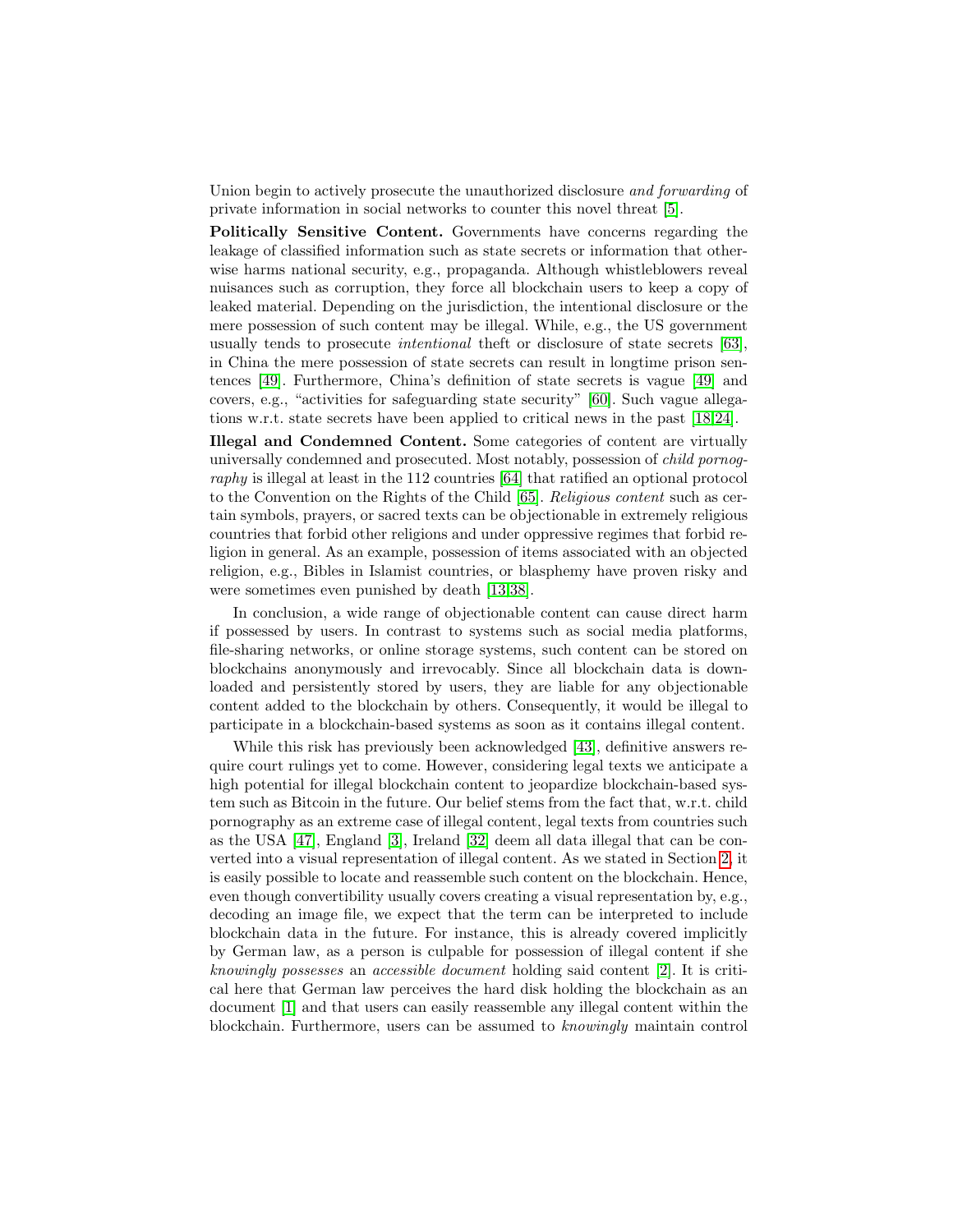over such illegal content w.r.t. German law if sufficient media coverage causes the content's existence to become public knowledge among Bitcoin users [\[61\]](#page-17-12), as has been attempted by Interpol [\[31\]](#page-15-10). We thus believe that legislators will speak law w.r.t. non-financial blockchain content and that this has the potential to jeopardize systems such as Bitcoin if they hold illegal content.

# <span id="page-7-0"></span>4 Blockchain Content Landscape

To understand the landscape of non-financial blockchain data and assess its potentials and risks, we thoroughly analyze Bitcoin's blockchain as it is the most widely used blockchain today. Especially, we are interested in i) the degree of utilization of data and content insertion methods, ii) the temporal evolution of data insertion, and iii) the types of content on Bitcoin's blockchain, especially w.r.t. *objectionable* content. In the following, we first outline our measurement methodology before we present an overview and the evolution of non-financial data on Bitcoin's blockchain. Finally, we analyze files stored on the blockchain to derive if any objectionable content is already present on the blockchain.

#### 4.1 Methodology

We detect data-holding transactions recorded on Bitcoin's blockchain based on our study of data insertion methods and content insertion services (cf. Section [2\)](#page-1-0). We distinguish detectors for data insertion methods and detectors for content insertion services. To reduce false positives, e.g., due to public-key hash values that resemble text, we exclude all standard transaction outputs that include already-spent funds from analysis. This is sensible as data-holding transactions replace public keys or hashes such that spending requires computing corresponding private keys or pre-images, which is assumed to be infeasible. Contrarily, even though we thoroughly analyzed possible insertion methods, there is still a chance that we do not exhaustively detect all non-financial data. Nevertheless, our content type analysis establishes a solid lower bound as we only consider readable files retrieved from Bitcoin's blockchain. In the following, we explain the key characteristics of the two classes of our blockchain content detectors.

Low-level Insertion Method Detectors. The first class of detectors is tailored to match individual transactions that are likely to contain non-financial data (cf. Section [2.1\)](#page-2-1). These detectors detect manipulated financial transactions as well as OP RETURN, non-standard, and coinbase transactions.

Our text detector scans for P2X output scripts for mutable values containing  $\geq 90\%$  printable ASCII characters (to avoid false positives). The detector returns the concatenation of all output scripts of the same transaction that contain text.

Finally, we consider all coinbase and OP RETURN transactions as well as non-standard output scripts. We detect coinbase transactions based on the length field mismatch described in Section [2.1.](#page-2-1) OP RETURN scripts are detectable as they always begin with an OP RETURN operation. Non-standard output scripts comprise all output scripts which are not template-conform.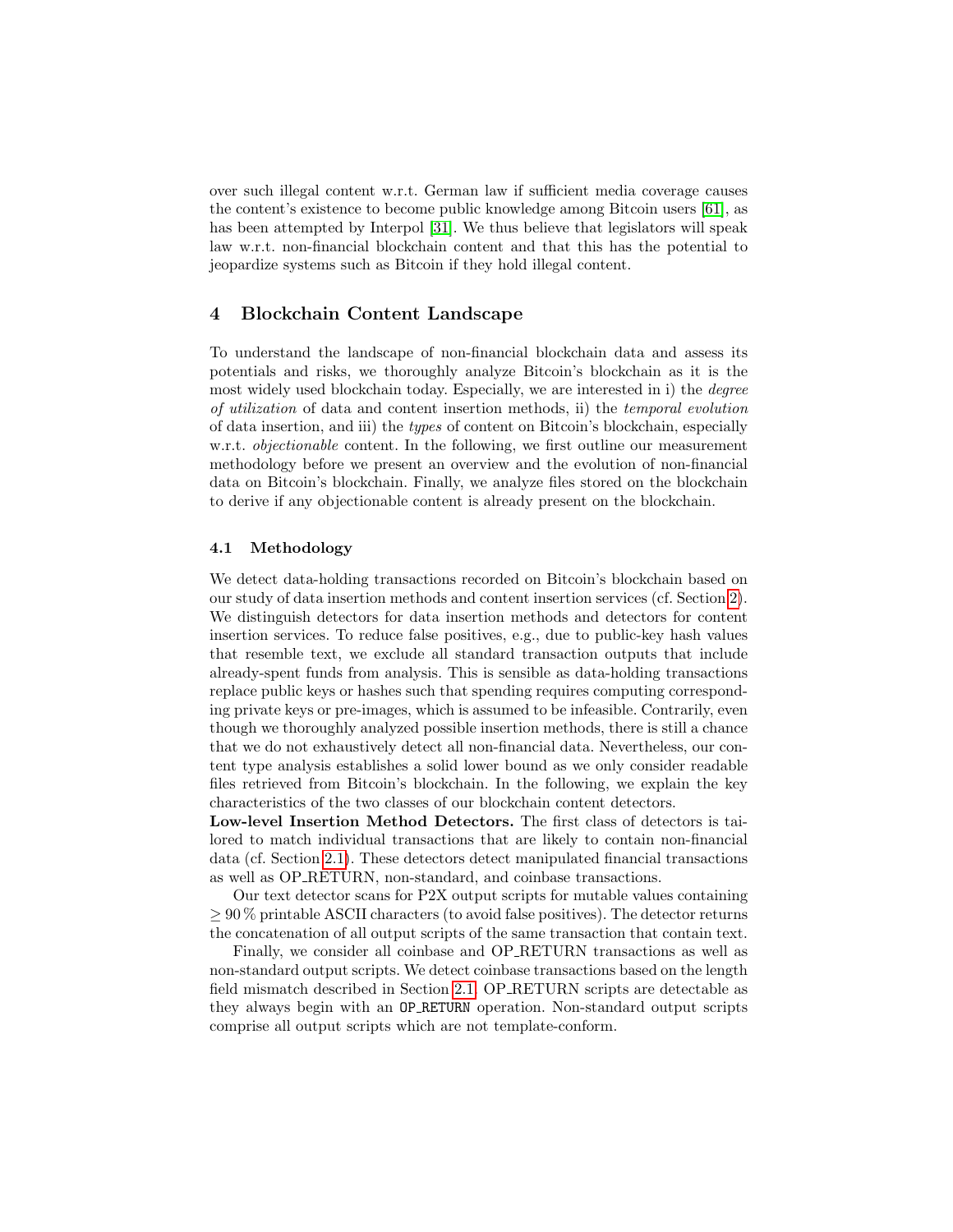<span id="page-8-1"></span>

Fig. 2: Cumulative numbers of detected transactions per data insertion method

Fig. 3: Ratio of transactions that utilize data insertion methods

Service Detectors. We implemented detectors specific to the content insertion services we identified in Section [2.2.](#page-3-0) These service-specific detectors enable us to detect and extract files based on the services' protocols. These detectors also track the data insertion method used in service-created transactions.

The CryptoGraffiti detector matches transactions with an output that sends a tip to a public-key hash controlled by its provider. For such a transaction, we concatenate all mutable values of output scripts that spend fewer than 10 000 satoshi and store them in a file. This threshold is used to ignore nonmanipulated output scripts, e.g., the service provider spending their earnings.

To detect a Satoshi Uploader transaction, we concatenate all of its mutable values that spend the same small amount of bitcoins. If we find the first eight bytes to contain a valid combination of length and CRC32 checksum for the transaction's payload, we store the payload as an individual file.

We detect P2SH Injector content based on redeem scripts containing more than one hash operation (standard transactions use at most one). We then extract the concatenation of the second inputs of all redeem scripts (the first one contains a signature) of a transaction as one file.

Finally, the Apertus detector recursively scans the blockchain for Apertus archives, i.e., Apertus-encoded lists of previous transaction identifiers. Once a referred Apertus payload does not constitute another archive, we retrieve its payload file and optional comment by parsing the Apertus protocol.

Suspicious Transaction Detector. To account for less wide-spread insertion services, we finally analyze standard transactions that likely carry non-financial data but are not detected otherwise. We only consider transactions with at least 50 suspicious outputs, i.e., roughly 1 KiB of content. We consider a set of outputs suspicious if all outputs i) spend the same small amount  $(< 10000$  satoshi) and ii) are unspent. This detector trades off detection rate against false-positive rate. Due to overlaps with service detectors, we exclude matches of this detector from our quantitative analysis, but discuss individual findings in Section [4.3.](#page-11-0)

#### <span id="page-8-0"></span>4.2 Utilization of Data Insertion Methods

Data and content insertion in Bitcoin has evolved over time, transitioning from single miners exploiting coinbase transactions to sophisticated services that enable the insertion of whole files into the blockchain. We study this evolution in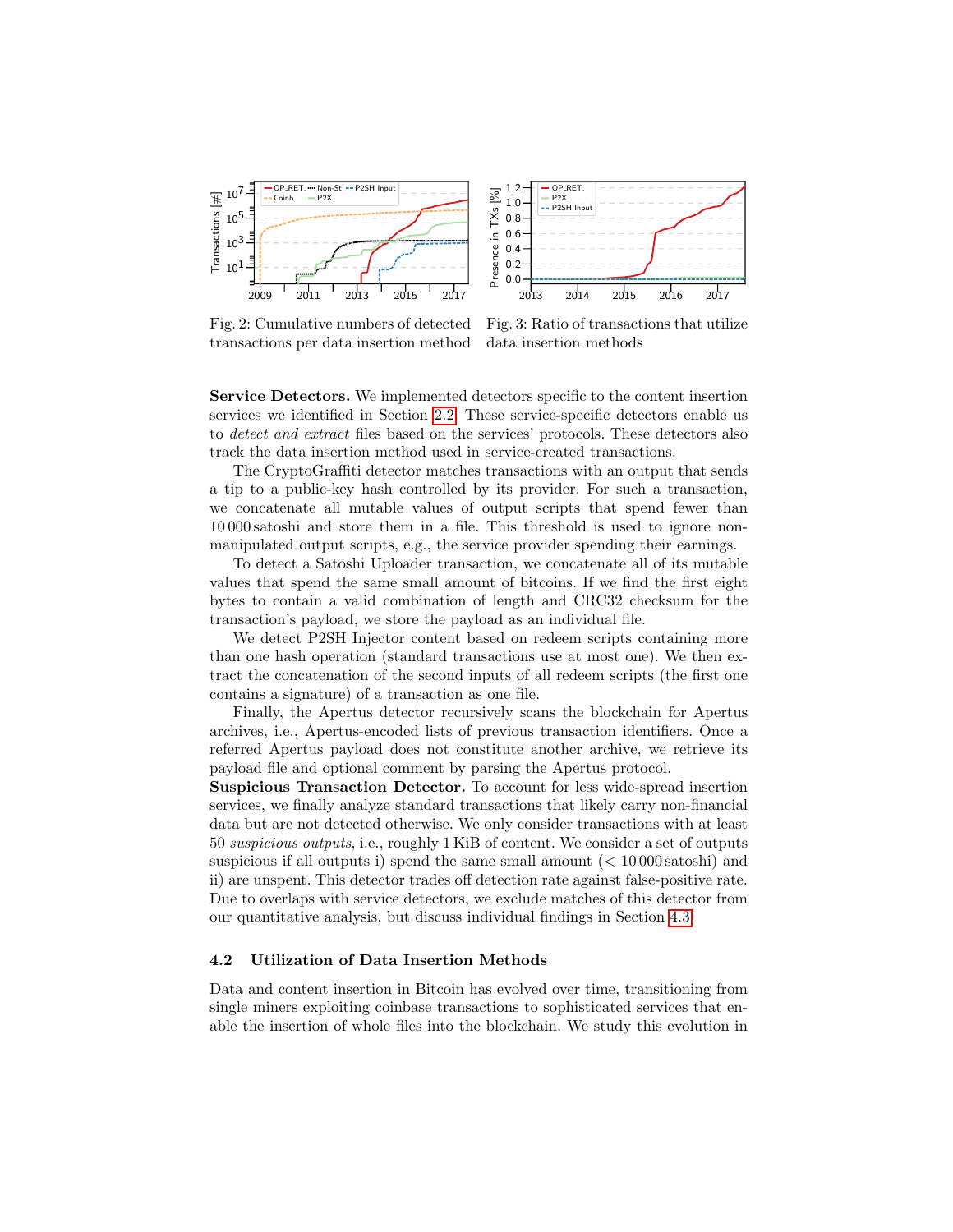<span id="page-9-0"></span>

Fig. 4: Number of files inserted via content insertion services per month



Fig. 5: Cumulative sizes of transactions from content insertion services

terms of used data insertion methods as well as content insertion services and quantify the amount of blockchain data using our developed detectors. Our key insights are that OP RETURN constitutes a well-accepted success story while content insertion services are currently only infrequently utilized. However, the introduction of OP RETURN did not shut down other insertion methods, e.g., P2X manipulation, which enable single users to insert objectionable content.

Our measurements are based on Bitcoin's complete blockchain as of August 31st, 2017, containing 482 870 blocks and 250 845 217 transactions with a total disk size of 122.64 GiB. We first analyze the popularity of different data insertion methods and subsequently turn towards the utilization of content insertion services to assess how non-financial data enters the blockchain.

Data Insertion Methods. As described in Section [2.1,](#page-2-1) OP RETURN and coinbase transactions constitute intended data insertion methods, whereas P2X and non-standard P2SH inputs manipulate legitimate transaction templates to contain arbitrary data. Figure [2](#page-8-1) shows the cumulative number of transactions containing non-financial data on a logarithmic scale. In total, our detectors found 3 535 855 transactions carrying a total payload of 118.53 MiB, i.e., only 1.4 % of Bitcoin transactions contain non-financial data. However, we strive to further understand the characteristics of non-financial blockchain content as even a single instance of objectionable content can potentially jeopardize the overall system.

The vast majority of extracted transactions are OP RETURN (86.8 % of all matches) and coinbase  $(13.13\%)$  transactions. Combined, they constitute 95.90 MiB (80.91 % of all extracted data). Out of all blocks, 96.15 % have contentholding coinbase transactions. While only 0.26 % of these contain  $\geq 90\%$  printable text,  $33.49\%$  of them contain  $\geq 15$  consecutive printable ASCII characters (mostly surrounded by data without obvious structure). Of these short messages, 14.39 % contain voting flags for new features (cf. Section [3.1\)](#page-4-1). Apart from this, miners often advertise themselves or leave short messages, e.g., prayer verses.

OP RETURN transactions were introduced in 2013 to offer a benign way to augment single transactions with non-financial data. This feature is widely used, as shown by Figure [3.](#page-8-1) Among all methods, OP RETURN is the only one to be present with a rising tendency, with currently  $1.2\%$  of all transactions containing OP RETURN outputs. These transactions predominantly manage off-blockchain assets or originate from notary services [\[12\]](#page-15-2). While P2X transactions are contin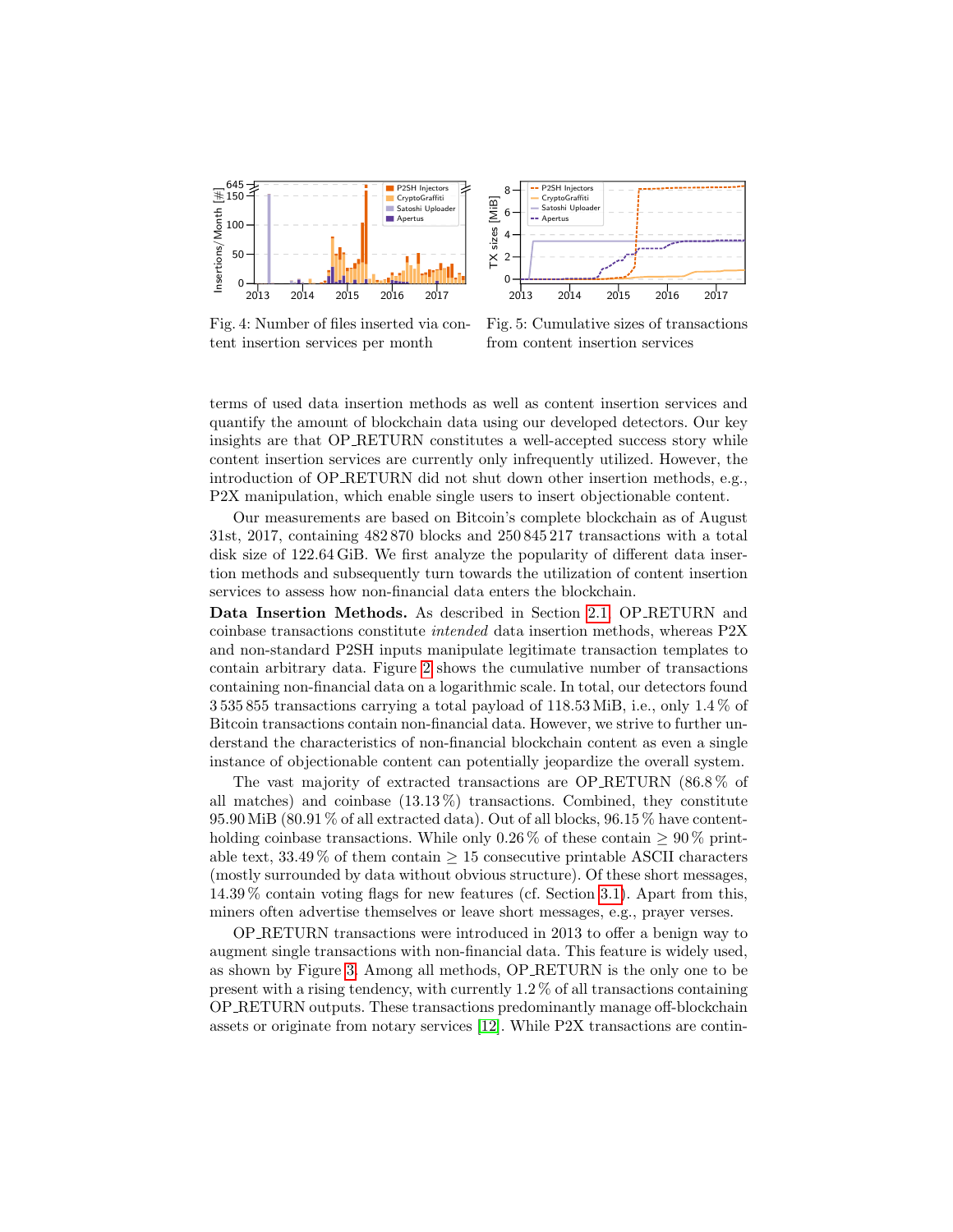uously being manipulated, they make up only 0.02 % of all transactions; P2SH inputs are virtually irrelevant. Hence, short non-financial data chunks are wellaccepted, viable extensions to the Bitcoin system (cf. Section [3.1\)](#page-4-1).

P2X transactions are asymmetric w.r.t. the number and sizes of data-carrying transactions. Although constituting only 1.6 % of all detector hits, they make up 9.08 % of non-financial data (10.76 MiB). This again highlights the high contentinsertion efficiency of P2X transactions (cf. Section [2.1\)](#page-2-1).

Finally, we discuss non-standard transactions and non-standard P2SH input scripts. In total, we found 1703 transactions containing non-standard outputs. The three first non-standard transactions (July 2010) repeatedly used the OP CHECKSIG operation. We dedicate this to an attempted DoS attack that targets to cause high verification times. Furthermore, we found 23 P2PKH transactions from October 2011 that contained OP<sub>-</sub>O instead of a hash value. The steady increase of non-standard transactions in 2012 is due to scripts that consist of 32 seemingly random bytes. Contrarily, P2SH input scripts sporadically carry nonstandard redeem scripts and are then often used to insert larger data chunks (as they are used by P2SH Injectors). This is due to P2SH scripts not being checked for template conformity. We found 888 such transactions holding 8.37 MiB of data. Although peers should reject such transactions [\[48\]](#page-16-5), they still often manage to enter the blockchain. Non-standard P2SH scripts even carry a substantial amount of data (7.07 % of the total data originate from P2SH Injectors).

Content Insertion Services. We now investigate to which extent content insertion services are used to store content on Bitcoin's blockchain. Figure [4](#page-9-0) shows utilization patterns for each service and Figure [5](#page-9-0) shows the cumulative size of non-financial data inserted via the respective service. Notably, only few users are likely responsible for the majority of service-inserted content.

In total, content insertion services account for 16.12 MiB of non-financial data. More than a half of this content (8.37 MiB) originates from P2SH Injectors. The remainder was mostly inserted using Apertus (21.70 % of serviceinserted data) and Satoshi Uploader (21.24 %). Finally, CryptoGraffiti accounts for  $0.82 \text{ MiB}$  (5.10%) of content related to content insertion services. In the following, we study how the individual services have been used over time.

Our key observation is that both CryptoGraffiti and P2SH Injectors are infrequently but steadily used; since 2016 we recognize on average 23.65 data items being added per month using these services. Contrarily, Apertus has been used only 26 times since 2016, while the Satoshi Uploader has not been used at all. In fact, the Satoshi Uploader was effectively used only during a brief period: 92.73 % of all transactions emerged in April 2013. During this time, the service was used to upload four archives, six backup text files, and a PDF file.

Although Apertus and the Satoshi Uploader have been used only infrequently, together they constitute 64.32 % of all P2X data we detected. This stems from the utilization of those services to engrave files into the blockchain, e.g., archives or documents (Satoshi Uploader), or images (Apertus). Similarly, P2SH Injectors are used to backup conversations regarding development of the Bitcoin client, especially online chat logs, forum threads, and emails, with a significant peak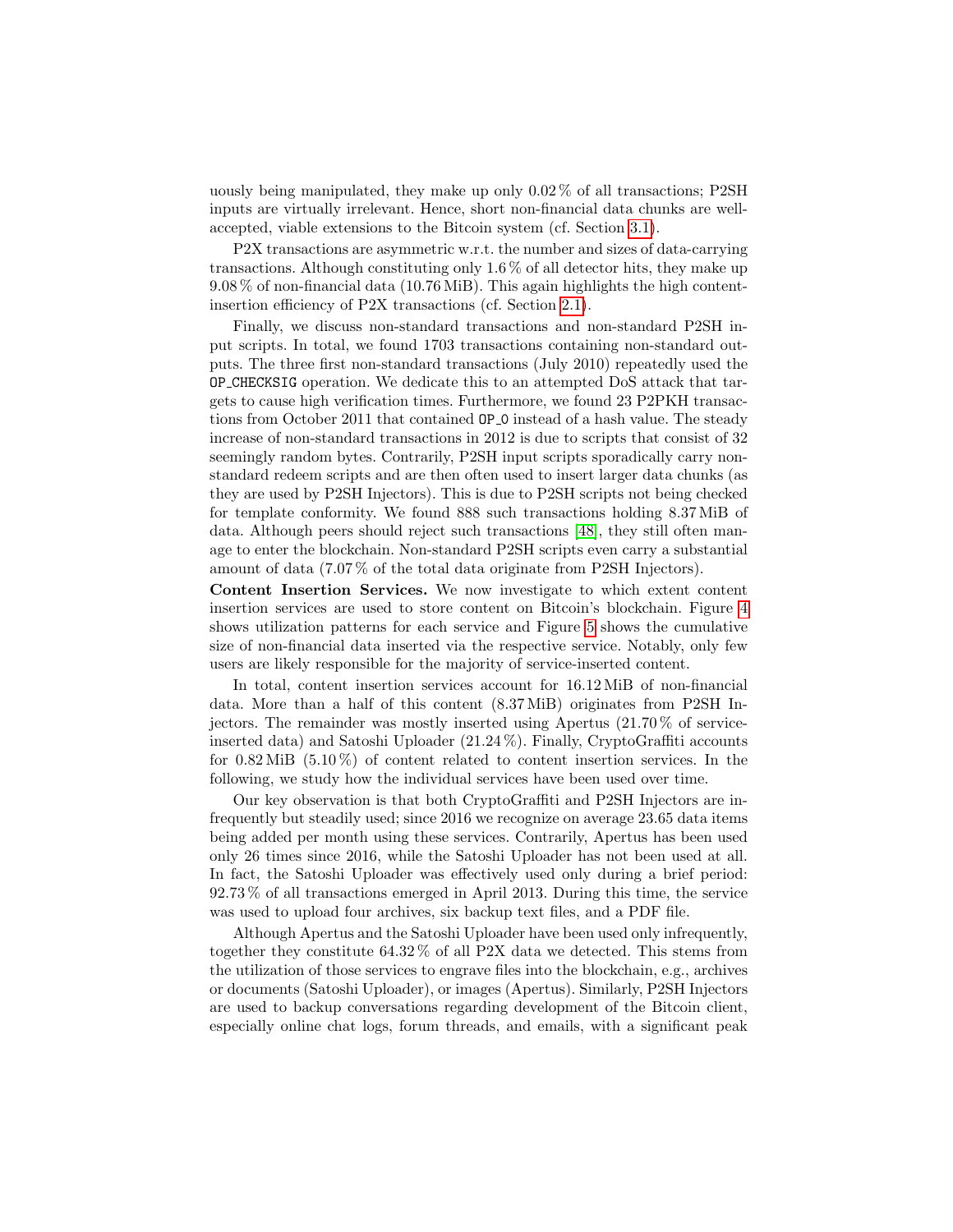<span id="page-11-1"></span>

| File        | Via Service? |    | Overall    | File       | Via Service? |              | Overall   |
|-------------|--------------|----|------------|------------|--------------|--------------|-----------|
| Type        | ves          | no | Portion    | Type       | ves          | $\mathbf{n}$ | Portion   |
| Text        | 1353         | 54 | 87.07%     | Archive    | 4            |              | $0.25\%$  |
| Images      | 144          | 2  | $9.03\,\%$ | Audio      |              |              | $0.12\%$  |
| <b>HTML</b> | 45           |    | 2.78%      | <b>PDF</b> |              |              | $0.12\%$  |
| Source Code |              |    | $0.62\%$   | Total      | 1557         | 59           | $100.0\%$ |

Table 2: Distribution of blockchain file types according to our content-insertionservice and suspicious-transactions detectors.

utilization between May and June 2015 (76.46 % of P2SH Injector matches). Especially Apertus is well-suited for this task as files are spread over multiple transactions. Based on the median, the average Apertus file has a size of 17.15 KiB and is spread over 10 transactions, including all overheads. The largest Apertus file is 310.72 KiB large (including overheads), i.e., three times the size of a standard transaction, and is spread over 96 transactions. The most heavily fragmented Apertus file is even spread over 664 transactions. Contrarily, 95.7 % of CryptoGraffiti matches are short text messages with a median length of 80 Byte.

In conclusion, content insertion services are only infrequently used with varying intentions and large portions of content was uploaded in bursts, indicating that only few users are likely responsible for the majority of service-inserted blockchain content. While CryptoGraffiti is mostly used to insert short text messages that also fit into one OP RETURN transaction, other services are predominantly used to store, e.g., images or documents. As such files can constitute objectionable content, we further investigate them in the following.

#### <span id="page-11-0"></span>4.3 Investigating Blockchain Files

After quantifying basic content insertion in Bitcoin, we now focus on readable files that are extractable from the blockchain. We refer to files as findings of our content-insertion-service or suspicious-transaction detectors that are viewable using appropriate standard software. We reassemble fragmented files only if this is unambiguously possible, e.g., via an Apertus archive. Out of the 22.63 MiB of blockchain data not originating from coinbase or OP RETURN transactions, we can extract and analyze 1557 files with meaningful content. In addition to these, we could extract 59 files using our suspicious-transaction detector (92.25 % text). Table [2](#page-11-1) summarizes the different file types of the analyzed files. The vast majority are text-based files and images  $(99.34\%)$ .

In the following, we discuss our findings with respect to objectionable content. We manually evaluated all readable files with respect to the problematic categories we identified in Section [3.2.](#page-5-0) This analysis reveals that content from all those categories already exists in Bitcoin's blockchain today. For each of these categories, we discuss the most severe examples. To protect the safety and privacy of individuals, we omit personal identifiable information and refrain from providing exact information on the location of critical content in the blockchain. Copyright Violations. We found seven files that publish (intellectual) property and showcase Bitcoin's potential to aid copyright violations. Engraved are the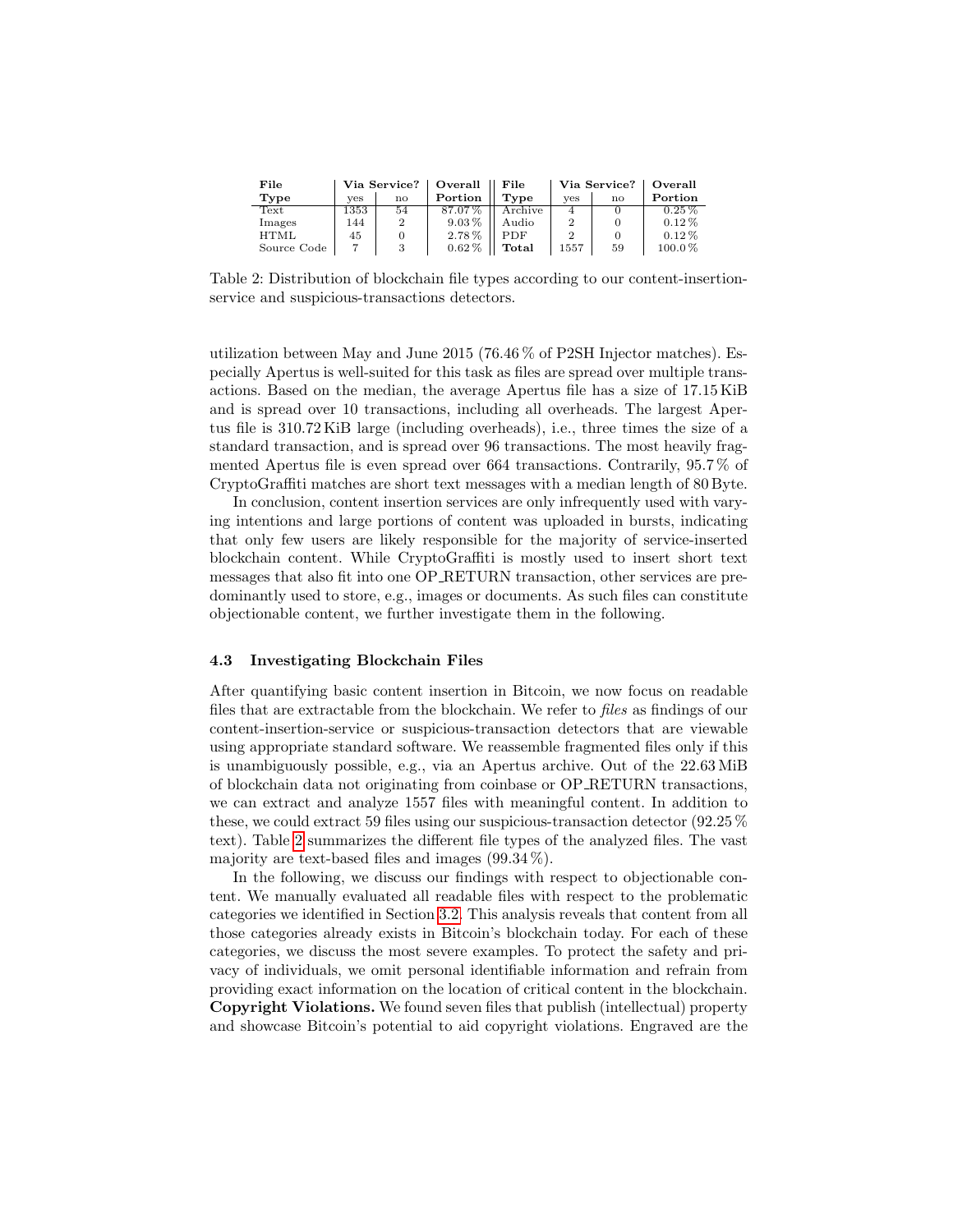text of a book, a copy of the original Bitcoin paper [\[45,](#page-16-0)[56\]](#page-17-2), and two short textual white papers. Furthermore, we found two leaked cryptographic keys: one RSA private key and a firmware secret key. Finally, the blockchain contains a so-called illegal prime, encoding software to break the copy protection of DVDs [\[56\]](#page-17-2).

Malware. We could not find actual malware in Bitcoin's blockchain. However, an individual non-standard transaction contains a non-malicious cross-site scripting detector. A security researcher inserted this small piece of code which, if interpreted by an online blockchain parser, notifies the author about the vulnerability. Such malicious code could become a threat for users as most websites offering an online blockchain parser also offer online Bitcoin accounts.

Privacy Violations. Users store memorable private moments on the blockchain. We extracted six wedding-related images and one image showing a group of people, labeled with their online pseudonyms. Furthermore, 609 transactions contain online public chat logs, emails, and forum posts discussing Bitcoin, including topics such as money laundering. Storing private chat logs on the blockchain can, e.g., leak single user's private information irrevocably. Moreover, third parties can release information without knowledge nor consent of affected users. Most notably, we found at least two instances of doxing, i.e., the complete disclosure of another individual's personal information. This data includes phone numbers, addresses, bank accounts, passwords, and multiple online identities. Recently, jurisdictions such as the European Union began to punish such serious privacy violations, including the distribution of doxing data [\[5\]](#page-14-3). Again, carrying out such assaults via blockchains fortifies the problem due to their immutability.

Politically Sensitive Content. The blockchain has been used by whistleblowers as a censorship-resistant permanent storage for leaked information. We found backups of the WikiLeaks Cablegate data [\[37\]](#page-16-14) as well as an online news article concerning pro-democracy demonstrations in Hong Kong in 2014 [\[25\]](#page-15-15). As stated in Section [3.2,](#page-5-0) restrictive governments are known to prosecute the possession of such content. For example, state-critical media coverage has already put individuals in China [\[18\]](#page-15-12) or Turkey [\[24\]](#page-15-13) at the risk of prosecution.

Illegal and Condemned Content. Bitcoin's blockchain contains at least eight files with sexual content. While five files only show, describe, or link to mildly pornographic content, we consider the remaining three instances objectionable for almost all jurisdictions: Two of them are backups of link lists to child pornography, containing 274 links to websites, 142 of which refer to Tor hidden services. The remaining instance is an image depicting mild nudity of a young woman. In an online forum this image is claimed to show child pornography, albeit this claim cannot be verified (due to ethical concerns we refrain from providing a citation). Notably, two of the explicit images were only detected by our suspicioustransaction detector, i.e., they were not inserted via known services.

While largely harmless, potentially objectionable blockchain content is infrequently inserted, e.g., links to alleged child pornography or privacy violations. We thus believe that future blockchain designs must proactively cope with objectionable content. Peers can, e.g., filter incoming transactions or revert content-holding transactions [\[11,](#page-15-7)[51\]](#page-16-15), but this must be scalable and transparent.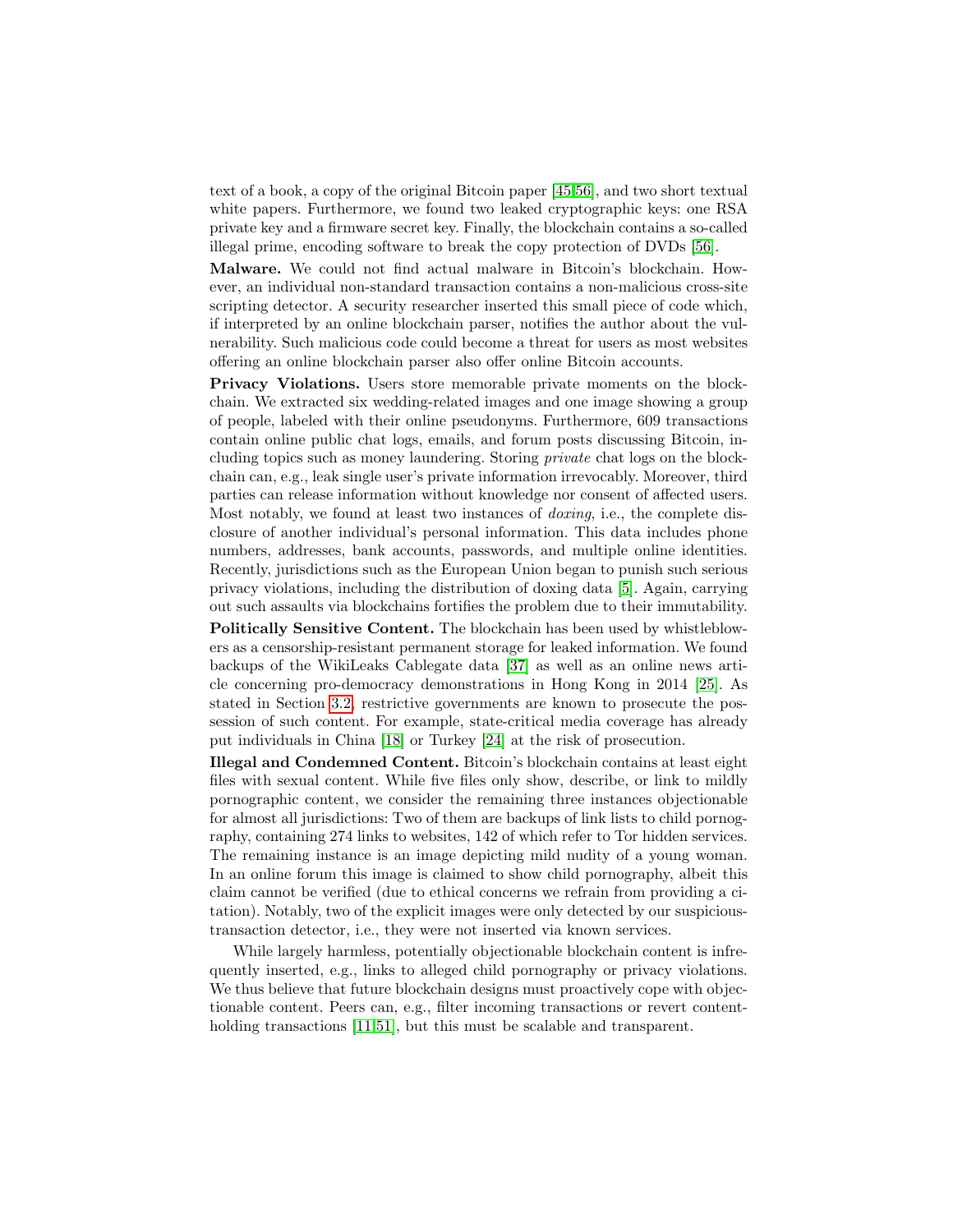# <span id="page-13-0"></span>5 Related Work

Previous work related to ours comprises i) mitigating the distribution of objectionable content in file-sharing peer-to-peer networks, ii) studies on Bitcoin's blockchain, iii) reports on Bitcoin's susceptibility for content insertion, and iv) approaches to retrospectively remove blockchain content.

The trade-off between enabling open systems for data distribution and risking that unwanted or even illegal content is being shared is already known from peer-to-peer networks. Peer-to-peer-based file-sharing protocols typically limit the spreading of objectionable *public* content by tracking the reputation of users offering files  $[6,26,55,73]$  $[6,26,55,73]$  $[6,26,55,73]$  $[6,26,55,73]$  or assigning a reputation to files themselves [\[19,](#page-15-17)[67\]](#page-17-15). This way, users can reject objectionable content or content from untrustworthy sources. Contrarily, distributed content stores usually resort to encrypt *private* files before outsourcing them to other peers [\[17,](#page-15-18)[7\]](#page-14-8). By storing only encrypted files, users can plausibly deny possessing any content of others and can thus obliviously store it on their hard disk. Unfortunately, these protection mechanisms are not applicable to blockchains, as content cannot be deleted once it has been added to the blockchain and the utilization of encryption cannot be enforced reliably.

Bitcoin's blockchain was analyzed w.r.t. different aspects by numerous studies. In a first step, multiple research groups [\[53,](#page-16-16)[33](#page-16-17)[,71,](#page-17-16)[72,](#page-17-17)[39\]](#page-16-18) studied the currency flows in Bitcoin, e.g., to perform wealth analyses. From a different line of research, several approaches focused on user privacy and investigated the identities used in Bitcoin [\[52,](#page-16-19)[46,](#page-16-20)[44,](#page-16-21)[59](#page-17-18)[,23\]](#page-15-19). These works analyzed to which extent users can be de-anonymized by clustering identities [\[52,](#page-16-19)[46,](#page-16-20)[44,](#page-16-21)[59](#page-17-18)[,23\]](#page-15-19) and augmenting these clusters with side-channel information [\[52,](#page-16-19)[44,](#page-16-21)[59,](#page-17-18)[23\]](#page-15-19). Finally, the blockchain was analyzed w.r.t. the use cases of OP RETURN transactions [\[12\]](#page-15-2). While this work is very close to ours, we provide a first comprehensive study of the complete landscape of non-financial data on Bitcoin's blockchain.

The seriousness of objectionable content stored on public blockchains has been motivated by multiple works [\[56,](#page-17-2)[57,](#page-17-19)[43,](#page-16-6)[11](#page-15-7)[,40,](#page-16-3)[51\]](#page-16-15). These works, however, focus on reporting individual incidents or consist of preliminary analyses of the distribution and general utilization of content insertion. To the best of our knowledge, this paper gives the first comprehensive analysis of this problem space, including a categorization of objectionable content and a survey of potential risks for users if such content enters the blockchain. In contrast to previously considered attacks on Bitcoin's ecosystem [\[22,](#page-15-20)[27\]](#page-15-21), illegal content can be inserted instantly at comparably low costs and can put all participants at risk.

The utilization of chameleon hash functions [\[15\]](#page-15-22) to chain blocks recently opened up a potential approach to mitigate unwanted or illegal blockchain content [\[11\]](#page-15-7). Here, a single blockchain maintainer or a small group of maintainers can retrospectively revert single transactions, e.g., due to illegal content. To overcome arising trust issues,  $\mu$ chain [\[51\]](#page-16-15) leverages the consensus approach of traditional blockchains to vote on alterations of the blockchain history. As these approaches tackle unwanted content for newly designed blockchains, we seek to motivate a discussion on countermeasures also for *existing* systems, e.g., Bitcoin.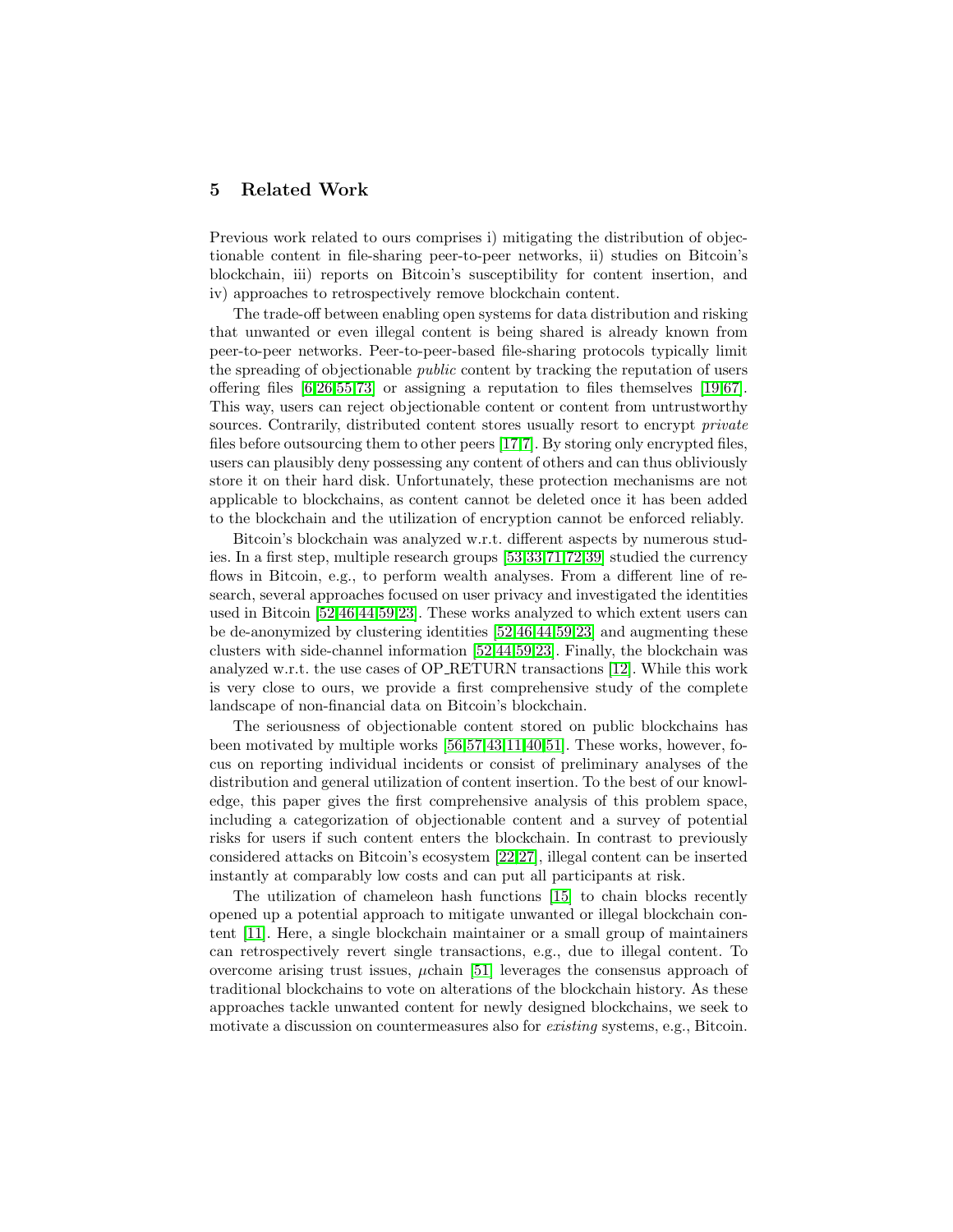# <span id="page-14-0"></span>6 Conclusion

The possibility to store non-financial data on cryptocurrency blockchains is both beneficial and threating for its users. Although controlled channels to insert nonfinancial data at small rates opens up a field of new applications such as digital notary services, rights management, or non-equivocation systems, objectionable or even illegal content has the potential to jeopardize a whole cryptocurrency. Although court rulings do not yet exist, legislative texts from countries such as Germany, the UK, or the USA suggest that illegal content such as child pornography can make the blockchain illegal to possess for all users.

As we have shown in this paper, a plethora of fundamentally different methods to store non-financial–potentially objectionable–content on the blockchain exists in Bitcoin. As of now, this can affect at least 112 countries in which possessing content such as child pornography is illegal. This especially endangers the multi-billion dollar markets powering cryptocurrencies such as Bitcoin.

To assess this problem's severity, we comprehensively analyzed the quantity and quality of non-financial blockchain data in Bitcoin today. Our quantitative analysis shows that 1.4 % of the roughly 251 million transactions in Bitcoin's blockchain carry arbitrary data. We could retrieve over 1600 files, with new content infrequently being added. Despite a majority of arguably harmless content, we also identify different categories of objectionable content. The harmful potential of single instances of objectionable blockchain content is already showcased by findings such as links to illegal pornography or serious privacy violations.

#### Acknowledgements

This work has been funded by the German Federal Ministry of Education and Research (BMBF) under funding reference number 16KIS0443. The responsibility for the content of this publication lies with the authors.

# References

- <span id="page-14-6"></span>1. German Criminal Code, Section 11 (2013)
- <span id="page-14-5"></span>2. German Criminal Code, Sections 184b and 184c (2013)
- <span id="page-14-4"></span>3. Protection of Children Act, Chapter 37, Section 7 (2015)
- <span id="page-14-1"></span>4. Bitcoin Transaction Fees. <https://bitcoinfees.info> (2016) Accessed 09/23/2017.
- <span id="page-14-3"></span>5. General Data Protection Regulation, Section 24 (2016)
- <span id="page-14-7"></span>6. Aberer, K., Despotovic, Z.: Managing Trust in a Peer-2-Peer Information System. In: ACM CIKM. (2001) pp. 310–317
- <span id="page-14-8"></span>7. Adya, A., Bolosky, W.J., Castro, M., Cermak, G., Chaiken, R., Douceur, J.R., Howell, J., Lorch, J.R., Theimer, M., Wattenhofer, R.P.: FARSITE: Federated, Available, and Reliable Storage for an Incompletely Trusted Environment. SIGOPS Oper. Syst. Rev. 36(SI) (2002) pp. 1–14
- <span id="page-14-2"></span>8. Ali, M., Shea, R., Nelson, J., Freedman, M.J.: Blockstack: A New Decentralized Internet. (2017) Accessed 09/23/2017.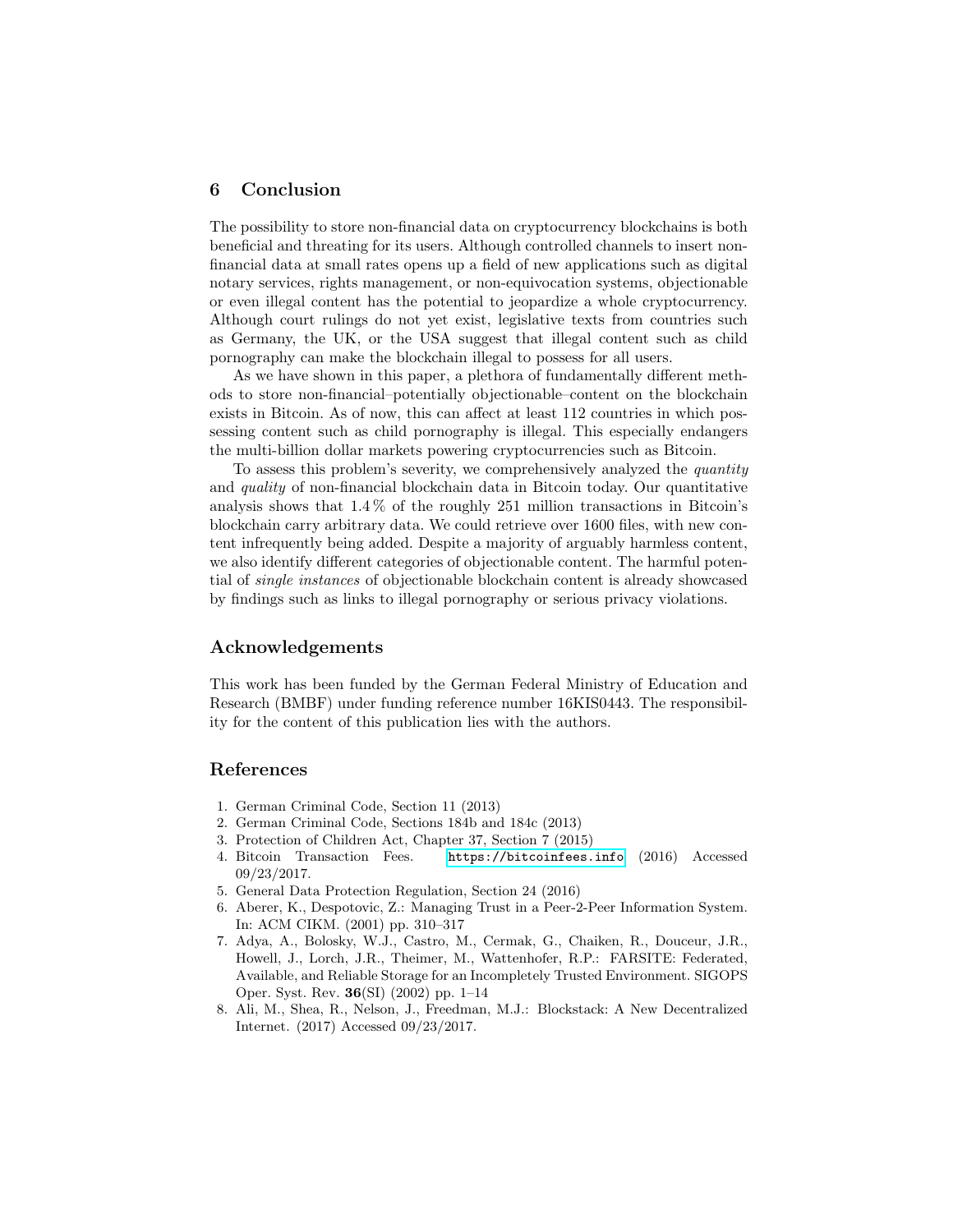- <span id="page-15-3"></span>9. Andresen, G.: Block v2 (Height in Coinbase). [https://github.com/bitcoin/](https://github.com/bitcoin/bips/blob/master/bip-0034.mediawiki) [bips/blob/master/bip-0034.mediawiki](https://github.com/bitcoin/bips/blob/master/bip-0034.mediawiki) (2012) Accessed 09/23/2017.
- <span id="page-15-4"></span>10. Andresen, G.: Pay to Script Hash. [https://github.com/bitcoin/bips/blob/](https://github.com/bitcoin/bips/blob/master/bip-0016.mediawiki) [master/bip-0016.mediawiki](https://github.com/bitcoin/bips/blob/master/bip-0016.mediawiki) (2012) Accessed 09/23/2017.
- <span id="page-15-7"></span>11. Ateniese, G., Magri, B., Venturi, D., Andrade, E.: Redactable Blockchain – or – Rewriting History in Bitcoin and Friends. In: IEEE EuroS&P. (2017) pp. 111–126
- <span id="page-15-2"></span>12. Bartoletti, M., Pompianu, L.: An analysis of Bitcoin OP RETURN metadata. In: FC Bitcoin Workshop. (2017)
- <span id="page-15-14"></span>13. Bellinger, J., Hussain, M.: Freedom of Speech: The Great Divide and the Common Ground between the United States and the Rest of the World. Islamic Law and International Human Rights Law: Searching for Common Ground? (2012) pp. 168– 180
- <span id="page-15-0"></span>14. Blockchain.info: Bitcoin Charts. <https://blockchain.info/charts> (2011) Accessed 09/23/2017.
- <span id="page-15-22"></span>15. Camenisch, J., Derler, D., Krenn, S., Pöhls, H.C., Samelin, K., Slamanig, D.: Chameleon-Hashes with Ephemeral Trapdoors. In: PKC '17. (2017) pp. 152–182
- <span id="page-15-1"></span>16. Clark, J., Essex, A.: CommitCoin: Carbon Dating Commitments with Bitcoin. In: FC. (2012) pp. 390–398
- <span id="page-15-18"></span>17. Clarke, I., Sandberg, O., Wiley, B., Hong, T.W.: Freenet: A Distributed Anonymous Information Storage and Retrieval System. In: Designing Privacy Enhancing Technologies: Workshop on Design Issues in Anonymity and Unobservability. (2001) pp. 46–66
- <span id="page-15-12"></span>18. Committee to Protect Journalists: Chinese journalist accused of illegally acquiring state secrets. <https://cpj.org/x/660d> (2015) Accessed 09/23/2017.
- <span id="page-15-17"></span>19. Damiani, E., di Vimercati, D.C., Paraboschi, S., Samarati, P., Violante, F.: A Reputation-based Approach for Choosing Reliable Resources in Peer-to-peer Networks. In: ACM CCS. (2002) pp. 207–216
- <span id="page-15-9"></span>20. Dell Security: Annual Threat Report. (2016) Accessed 09/23/2017.
- <span id="page-15-11"></span>21. Douglas, D.M.: Doxing: a conceptual analysis. Ethics and Information Technology 18(3) (2016) pp. 199–210
- <span id="page-15-20"></span>22. Eyal, I., Sirer, E.G.: Majority Is Not Enough: Bitcoin Mining Is Vulnerable. In: FC. (2014) pp. 436–454
- <span id="page-15-19"></span>23. Fleder, M., Kester, M., Sudeep, P.: Bitcoin Transaction Graph Analysis. (2015)
- <span id="page-15-13"></span>24. Freedom House: Turkey Freedom of the Press Report. [https://freedomhouse.](https://freedomhouse.org/report/freedom-press/2016/turkey) [org/report/freedom-press/2016/turkey](https://freedomhouse.org/report/freedom-press/2016/turkey) (2016) Accessed 09/23/2017.
- <span id="page-15-15"></span>25. Gracie, C.: Hong Kong stages huge National Day democracy protests. [http:](http://www.bbc.com/news/world-asia-china-29430229) [//www.bbc.com/news/world-asia-china-29430229](http://www.bbc.com/news/world-asia-china-29430229) (2014) Accessed 09/23/2017.
- <span id="page-15-16"></span>26. Gupta, M., Judge, P., Ammar, M.: A Reputation System for Peer-to-peer Networks. In: ACM NOSSDAV. (2003) pp. 144–152
- <span id="page-15-21"></span>27. Heilman, E., Kendler, A., Zohar, A., Goldberg, S.: Eclipse Attacks on Bitcoin's Peer-to-Peer Network. In: USENIX Security. (2015) pp. 129–144
- <span id="page-15-8"></span>28. Herald Union: Copyright infringement by illegal file sharing in Germany. [http://www.herald-union.com/copyright-infringement-by-illegal](http://www.herald-union.com/copyright-infringement-by-illegal-file-sharing-in-germany)[file-sharing-in-germany](http://www.herald-union.com/copyright-infringement-by-illegal-file-sharing-in-germany) (2015) Accessed 09/23/2017.
- <span id="page-15-6"></span>29. HugPuddle: Apertus – Archive data on your favorite blockchains. [http://](http://apertus.io) [apertus.io](http://apertus.io) (2013) Accessed 09/23/2017.
- <span id="page-15-5"></span>30. "Hyena": Cryptograffiti.info. <http://cryptograffiti.info> Accessed 09/23/2017.
- <span id="page-15-10"></span>31. Interpol: INTERPOL cyber research identifies malware threat to virtual currencies. <https://www.interpol.int/News-and-media/News/2015/N2015-033> (2015) Accessed 09/23/2017.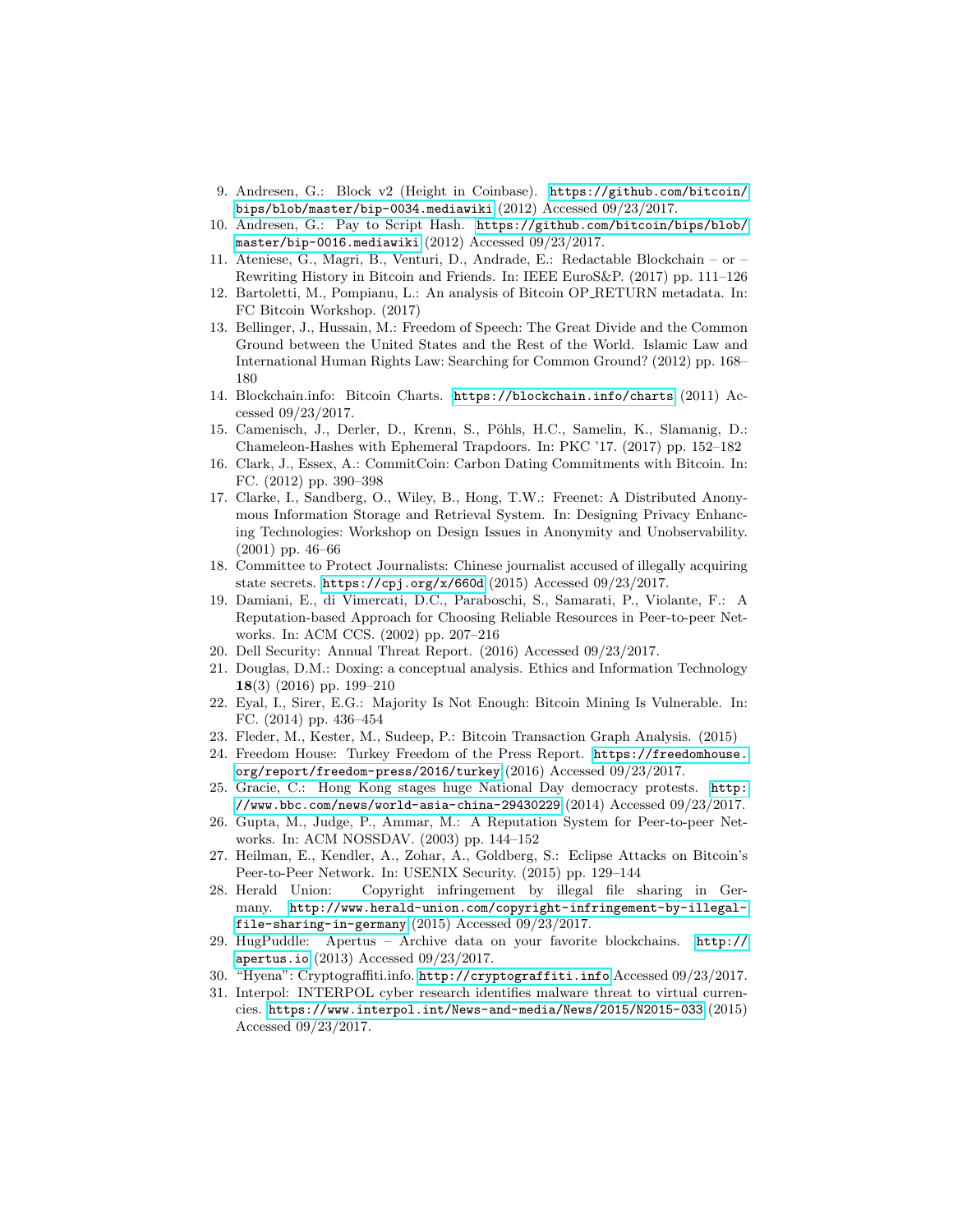- <span id="page-16-13"></span>32. Irish Office of the Attorney General: Child Trafficking and Pornography Act, Section 2. Irish Statue Book (1998) pp. 44–61
- <span id="page-16-17"></span>33. Kondor, D., Pósfai, M., Csabai, I., Vattay, G.: Do the Rich Get Richer? An Empirical Analysis of the Bitcoin Transaction Network. PLOS ONE 9(2) (02 2014) pp. 1–10
- <span id="page-16-9"></span>34. Labs, F.S.: Ransomware: How to Predict, Prevent, Detect & Resond. Threat Response (2016) Accessed 09/23/2017.
- <span id="page-16-4"></span>35. Le Calvez, A.: Non-standard P2SH scripts. [https://medium.com/@alcio/non](https://medium.com/@alcio/non-standard-p2sh-scripts-508fa6292df5)[standard-p2sh-scripts-508fa6292df5](https://medium.com/@alcio/non-standard-p2sh-scripts-508fa6292df5) (2015) Accessed 09/23/2017.
- <span id="page-16-7"></span>36. Lee, D.: France ends three-strikes internet piracy ban policy. [http://www.bbc.](http://www.bbc.com/news/technology-23252515) [com/news/technology-23252515](http://www.bbc.com/news/technology-23252515) (2013) Accessed 12/12/2017.
- <span id="page-16-14"></span>37. Lynch, L.: The Leak Heard Round the World? Cablegate in the Evolving Global Mediascape. In Brevini, B., Hintz, A., McCurdy, P., eds.: Beyond WikiLeaks: Implications for the Future of Communications, Journalism and Society. Palgrave Macmillan UK (2013) pp. 56–77
- <span id="page-16-11"></span>38. Lyons, K., Blight, G.: Where in the world is the worst place to be a Christian? (2015) Accessed 09/23/2017.
- <span id="page-16-18"></span>39. Maesa, D.D.F., Marino, A., Ricci, L.: Uncovering the Bitcoin Blockchain: An Analysis of the Full Users Graph. In: IEEE DSAA. (2016) pp. 537–546
- <span id="page-16-3"></span>40. Matzutt, R., Hohlfeld, O., Henze, M., Rawiel, R., Ziegeldorf, J.H., Wehrle, K.: POSTER: I Don't Want That Content! On the Risks of Exploiting Bitcoin's Blockchain as a Content Store. In: ACM CCS. (2016)
- <span id="page-16-1"></span>41. Matzutt, R., Müllmann, D., Zeissig, E.M., Horst, C., Kasugai, K., Lidynia, S., Wieninger, S., Ziegeldorf, J.H., Gudergan, G., Spiecker gen. Döhmann, I., Wehrle, K., Ziefle, M.: myneData: Towards a Trusted and User-controlled Ecosystem for Sharing Personal Data. In Eibl, M., Gaedke, M., eds.: INFORMATIK, Gesellschaft für Informatik, Bonn  $(2017)$  pp. 1073–1084
- <span id="page-16-8"></span>42. McAfee Labs: Threats Report (December 2016). (2016) Accessed 09/23/2017.
- <span id="page-16-6"></span>43. McReynolds, E., Lerner, A., Scott, W., Roesner, F., Kohno, T.: Cryptographic currencies from a tech-policy perspective: Policy issues and technical directions. In: Springer LNCS. Volume 8976. (2015) pp. 94–111
- <span id="page-16-21"></span>44. Meiklejohn, S., Pomarole, M., Jordan, G., Levchenko, K., McCoy, D., Voelker, G.M., Savage, S.: A Fistful of Bitcoins: Characterizing Payments Among Men with No Names. In: IMC. (2013) pp. 127–140
- <span id="page-16-0"></span>45. Nakamoto, S.: Bitcoin: A Peer-to-Peer Electronic Cash System. (2008) [https:](https://bitcoin.org/bitcoin.pdf) [//bitcoin.org/bitcoin.pdf](https://bitcoin.org/bitcoin.pdf).
- <span id="page-16-20"></span>46. Ober, M., Katzenbeisser, S., Hamacher, K.: Structure and Anonymity of the Bitcoin Transaction Graph. Future Internet 5(2) (2013) pp. 237–250
- <span id="page-16-12"></span>47. Office of the Law Revision Counsel of the United States House of Representatives: U.S. Code, Title 18, Chapter 110, § 2256 (2017)
- <span id="page-16-5"></span>48. Okupski, K.: Bitcoin Developer Reference. Technical report (2014)
- <span id="page-16-10"></span>49. Peerenboom, R.P.: Assessing Human Rights in China: Why the Double Standard. (2005) Accessed 09/23/2017.
- <span id="page-16-2"></span>50. PoEx Co., Ltd: Proof of Existence. <https://proofofexistence.com> (2015) Accessed 09/23/2017.
- <span id="page-16-15"></span>51. Puddu, I., Dmitrienko, A., Capkun, S.: µchain: How to forget without hard forks. IACR Cryptology ePrint Archive 2017/106 (2017) Accessed 09/23/2017.
- <span id="page-16-19"></span>52. Reid, F., Harrigan, M.: An Analysis of Anonymity in the Bitcoin System. In: Security and Privacy in Social Networks. (2013) pp. 197–223
- <span id="page-16-16"></span>53. Ron, D., Shamir, A.: Quantitative Analysis of the Full Bitcoin Transaction Graph. In: FC. (2013) pp. 6–24